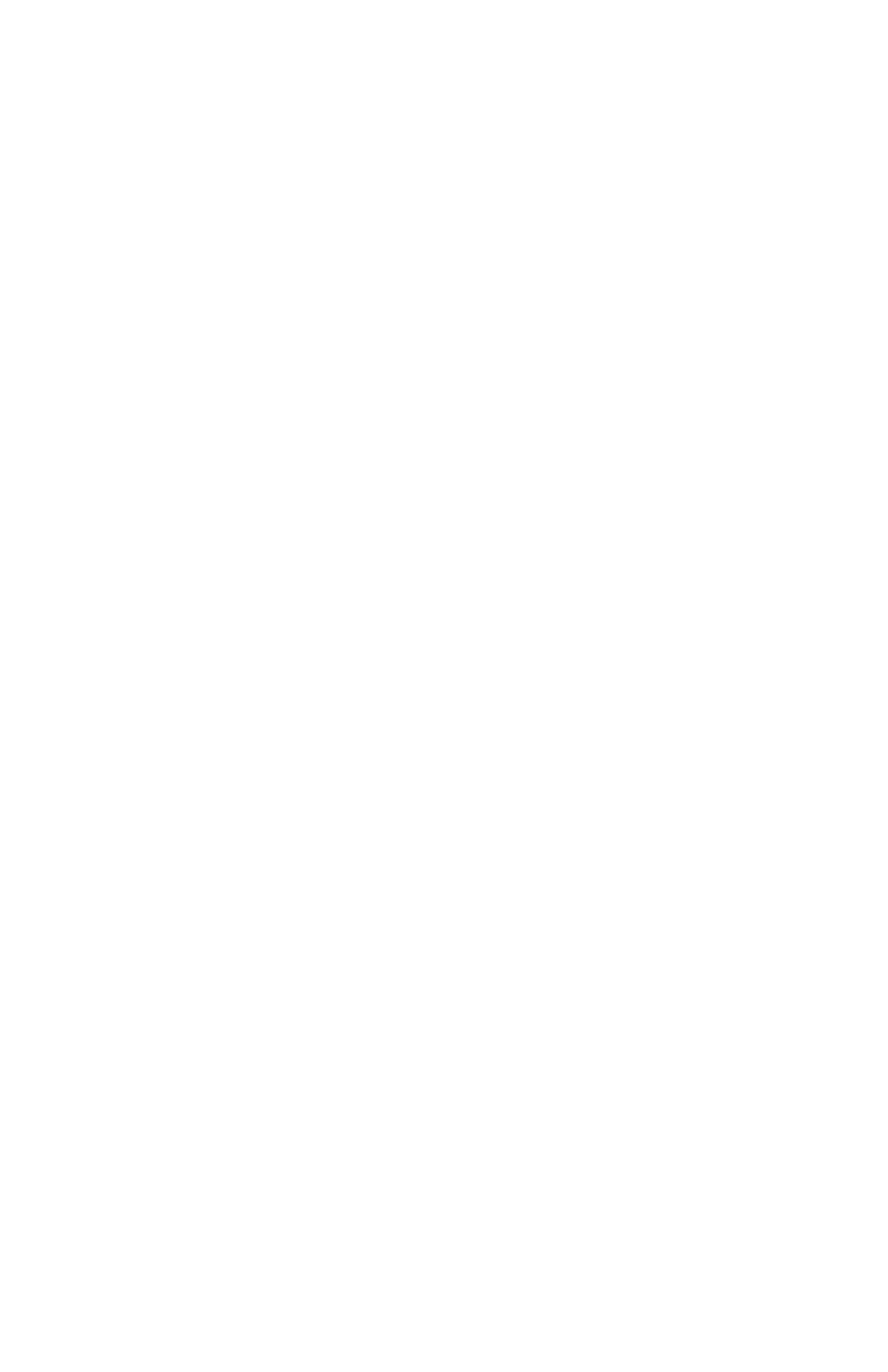### **JOURNAL - INVEST IN THE CHURCH**

*JUNE 5 - JULY 3, 2022*

#### **SERIES INTRODUCTION**

"The whole is greater than the sum of the parts." That phrase is certainly true when it comes to vegetable soup, the human shoulder, the symphony, or the Cincinnati Bengals. Whether it's taste, movement, sound, or winning a Super Bowl each part has a critical role to play in the success of the whole. Each individual part has value on its own, but when it is coordinated with other parts, something greater emerges. This is also true when it comes to the local church. God has subdivided His international family into local expressions so that each community around the world can taste and see the goodness of the Gospel. By the power of the Holy Spirit, each local church has the resources within it to equip one another to live THE LIFE—loving God, loving people, and multiplication! The key is, having every individual INVEST their resources into the common mission. These resources—time, energy, skillset, training, experience, finance...etc.—are all distributed by God so that each of us has something to contribute. God delights to invest in us, so that we might delight in investing in and through the church. Let's learn together what this might look like!

#### **HOW TO USE YOUR JOURNAL**

**1. Receive Gospel Grace Verse** – Because it's so critical to our spiritual lives to "Receive Gospel Grace," each Monday we will provide a verse to help you keep His grace before you. We encourage you to spend a few minutes reading it slowly, multiple times, and allowing God to speak His grace over you. You may want to write it out on an index card and return to this verse through the week.

**2. Group Discussion Questions** – If you're not already in a Community Group that is discussing the weekly themes and sermons, we encourage you to join one or form your own. (Reach out to Pastor Bill for ideas, bcraig@hopemason.org.) Questions with an asterisk are recommended discussion questions, along with the "For Further Reflection" questions at the end of each week and the opening "Big Questions About the Church."

**3."For Further Reflection" Questions** – For those of you who like to do a deeper dive, we've provided questions to take you a little further into the passage and theme for the week.

**4. Scripture Memory** – We continue to "hide God's Word in your heart" by memorizing 1 Peter 4:10.

**5. Worship Song** - In the Tuesday e-mail, we'll be including a "Song of the Week" that relates to the Scripture theme for the week. We recommend listening to that song on Wednesday as part of your time with God.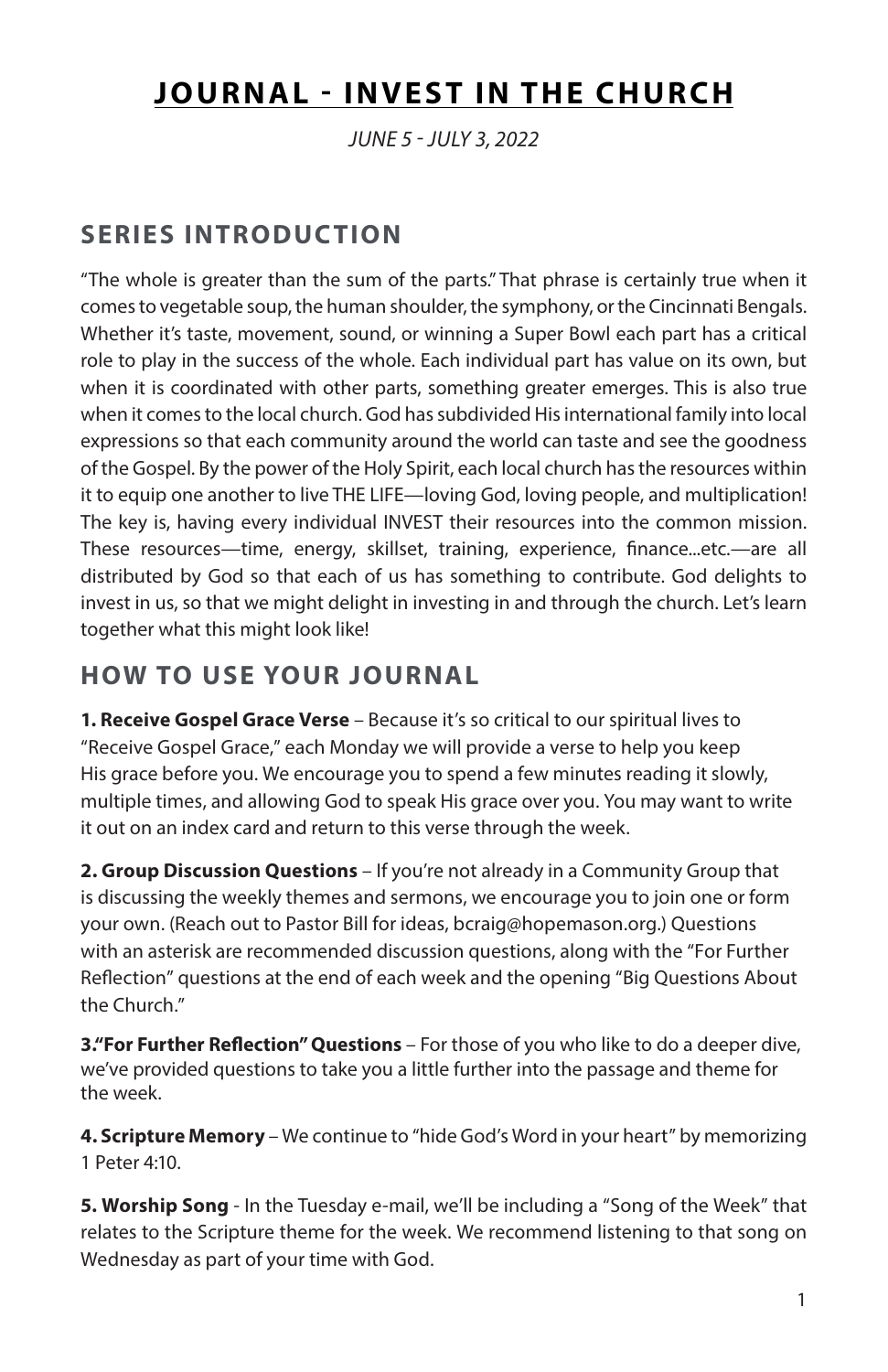### **BIG QUESTIONS ABOUT "THE CHURCH"**

Before we begin this series, take some time to reflect on your thoughts and experiences regarding "the Church." You likely won't have time today to think about all of these questions, but look over the list and get started thinking about and writing your thoughts on a few of them. We'll encourage you to return to this list and address some of its questions throughout the series.

*\*Note: When we capitalize, "Church" in this journal, we are referring to one big group of people all over the world (and for all history, and the future). When we use the lower case "c," we are referring to the local church (like Hope, for example).* 

1. What is the worldwide Church? How would you define it?

2. How should the local church (like Hope) relate to the worldwide Church?

3. What is the purpose of the local church, and what are the main ways it is supposed to fulfill that purpose?

4. What makes a local church, a church? (For instance, could a small group of 6-10 men or women in Mason rightly call themselves "a church"? Why or why not?)

5. Why not sit home and watch church online, even if you're able to come in person?

6. What experiences have shaped your view of church (positive and negative)?

7. Do you know what your spiritual gifts are? If so, how are you using them at Hope? If you don't know them, how can you discover them? What is a next step for you here?

8. Why invest financially in the church, and how much?

9. What are some of the main roles you've had in the local church in your life?

10. What is your current involvement at Hope? What would Jesus affirm about that? What, if anything, might Jesus call you to change?

11. How is your Hope Church family more faithful to Jesus because of the ways you've invested in us? How might we become more faithful to Jesus because of you?

12. How are your hobbies or workplace abilities finding expression at Hope? How might they?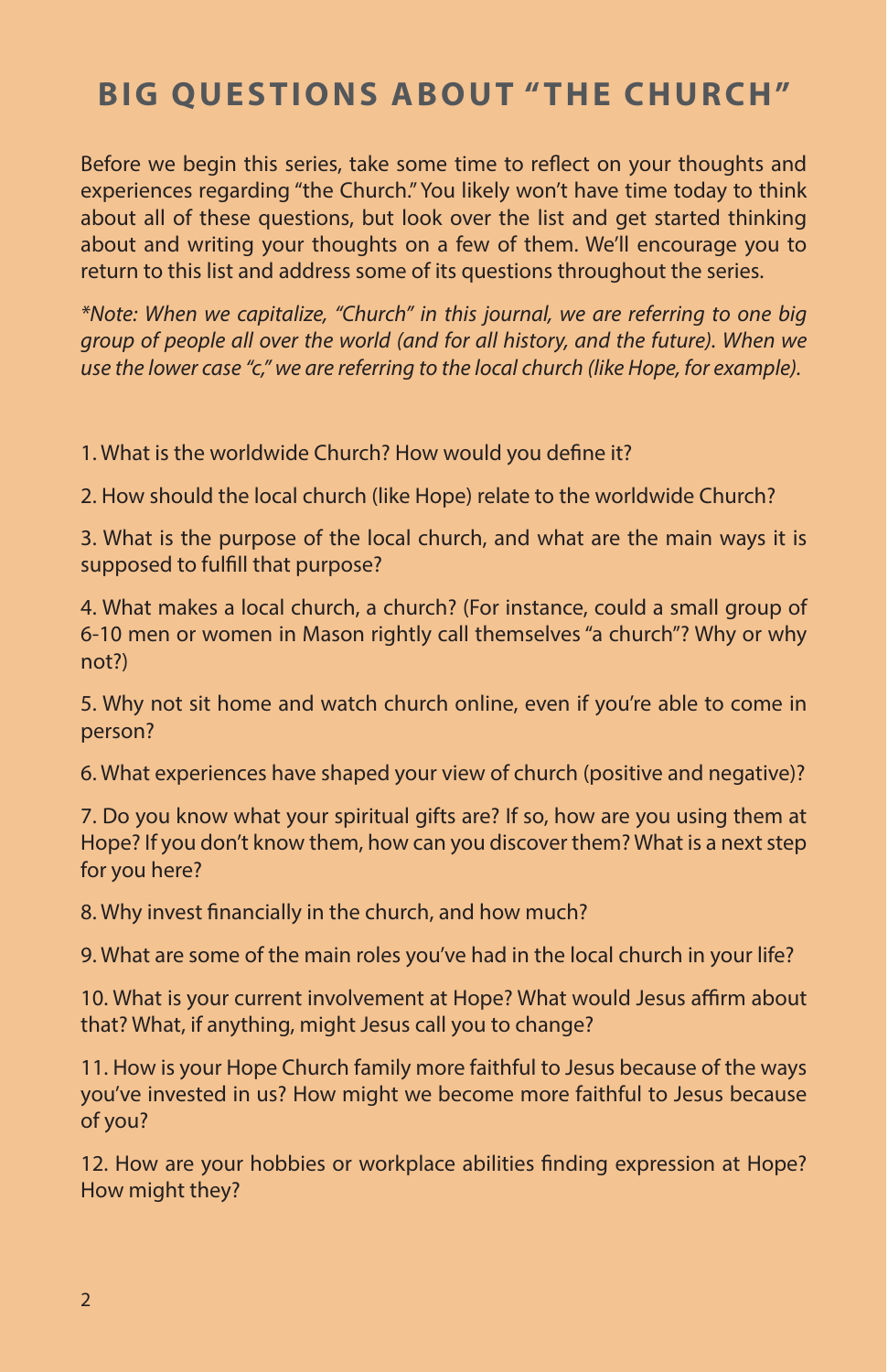#### WEEK 1: MAY 30-JUNE 3

# **MONDAY**

**Receive Gospel Grace Verse:** Spend a few minutes reading the following verse slowly, multiple times, and allowing God to speak His grace over you, then respond to Him in prayer. Return to this verse through the week.

*Ephesians 2:4 "But God, being rich in mercy, because of the great love with which he loved us, even when we were dead in our trespasses, made us alive together with Christ--by grace you have been saved…"*

**Context:** Our passage for this week is 1 Corinthians 12:12-27, but before reading, let's look at the context. Read 1 Corinthians 7:1, 8:1, 12:1 and 16:1. What is Paul doing in these verses? Now read all of chapter 12.

**Reflect:** \*According to verses 1-11 (just before our passage for this week), what are spiritual gifts? Where do they come from? To whom are they given (v. 3 and 7)? What is their purpose?

# **TUESDAY**

**Scripture Memory:** Our memory verse for this series is 1 Peter 4:10. Read it slowly, multiple times, and reflect on it as you read.

**As each has received a gift, use it to serve one another, as good stewards of God's varied grace. 1 Peter 4:10**

**Read:** 1 Corinthians 12:12-27.

**Reflect:** \*Verses 12-13 seem to be a thesis statement for what comes next. What is Paul's main point in these two verses? How do you see that fleshed out in the rest of the chapter?

\*What problem is Paul addressing in verses 14-20? Have you ever felt that way? What is Paul's answer to that problem, and how does that help?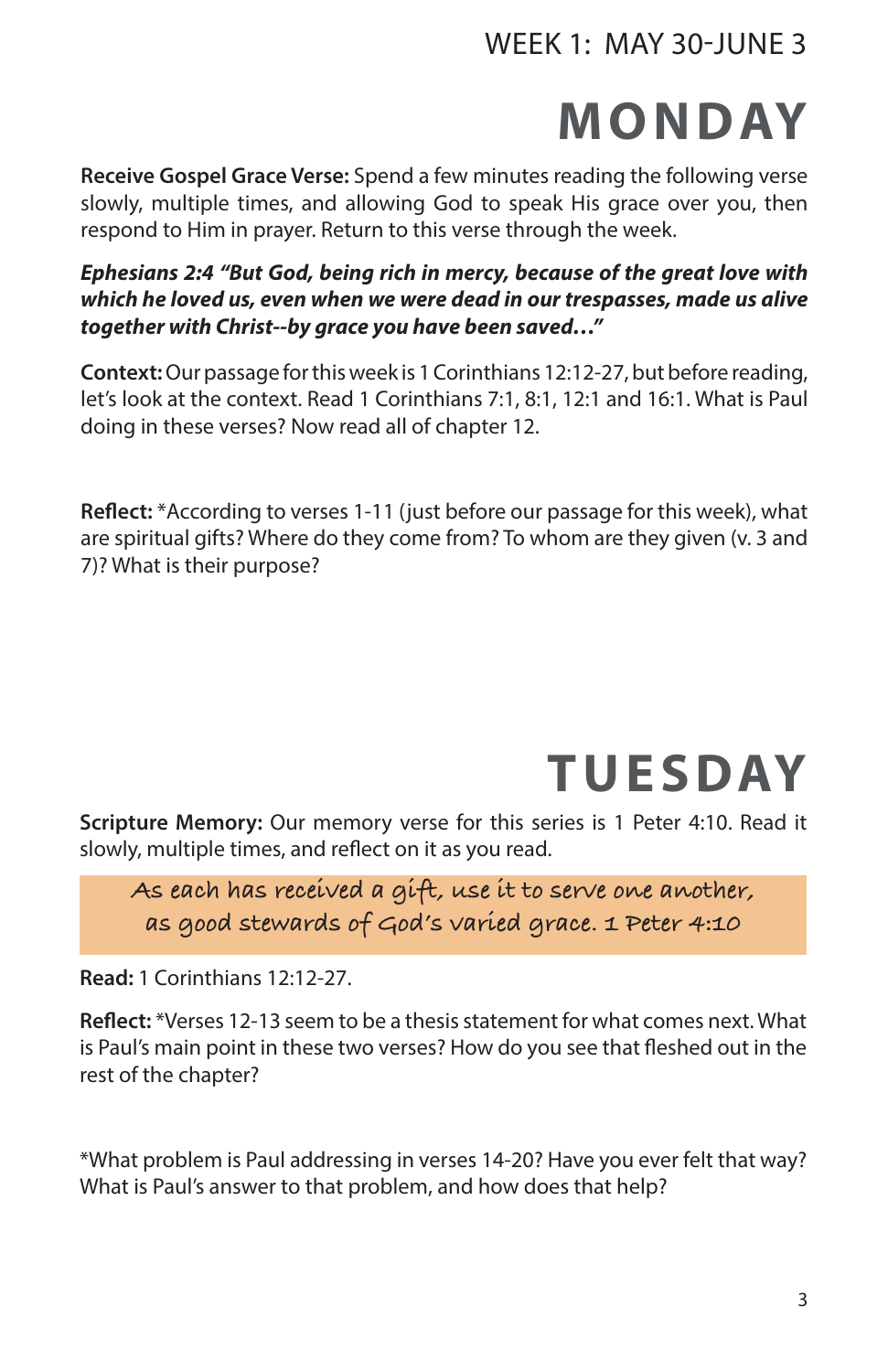#### WEEK 1: MAY 30-JUNE 3

# **WEDNESDAY**

**Worship in Song:** Check the Tuesday e-mail from Hope and listen to the "Song of the Week."

**Read:** 1 Corinthians 12:12-27.

**Reflect:** \*What problem is Paul addressing in verses 21-26? What gifts do you believe are most valued in the church today? Why do you think that is? What would Paul say about that?

\*What is God's heart for us, the church, in verses 24-26? How have you been living that out lately? Prayerfully consider other ways someone could live out these verses and write them below.

# **THURSDAY**

**Scripture Memory:** Write out 1 Peter 4:10. Reflect on it as you write.

**Reflect:** \*Do the "2-10-1" method of reading Scripture. Read 1 Corinthians 12:12-27 "2" times, summarize the passage in "10" words or less, and ask the Lord for "1" thing that He wants to communicate to you through this passage. Write your notes below.

**Big Questions Reflection:** Return to the "Big Questions About the Church" list at the beginning of the journal and prayerfully reflect on and write down your thoughts on a couple of them.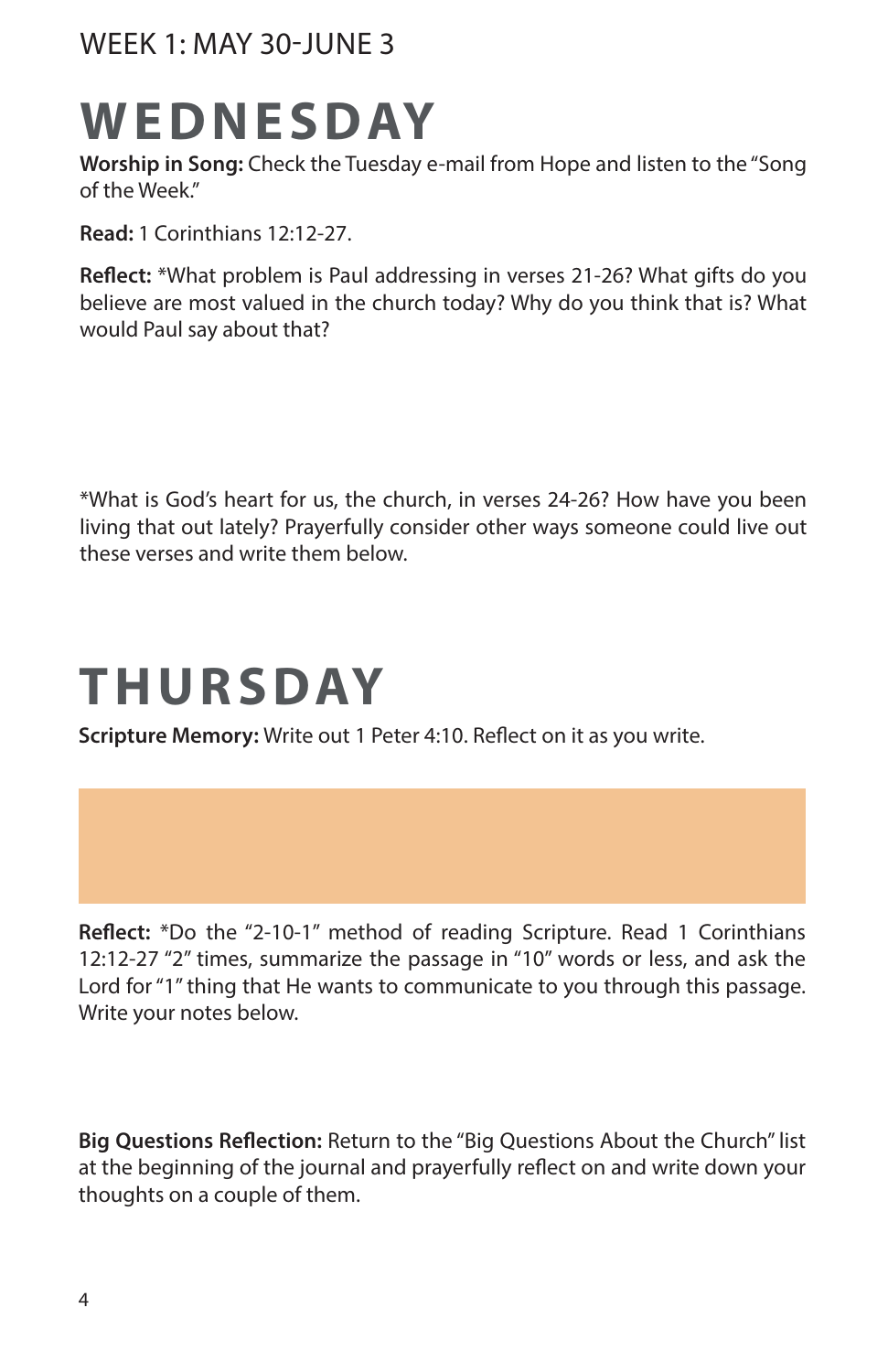#### WEEK 1: MAY 30-JUNE 3



**Scripture Memory:** Write out 1 Peter 4:10. Reflect on it as you write.

**Read:** Pastor Stephen's reflections on this week's theme in his book *Multiply*, pages 197-206. (Reach out to the church office if you'd like to purchase a copy of the book for \$10.)

**Read:** 1 Corinthians 12:12-27 again.



**\*Receive Gospel Grace:** Where do we see God's grace in this passage?



**\*Love God:** What are some main things we learn about God?



**\*Love One Another:** What do we learn about the Church, our brothers and sisters in Christ, and how we are to love each other?



**\*Love the World:** What does this passage teach us about those who don't believe in Jesus? Pray for someone outside the faith but inside your reach.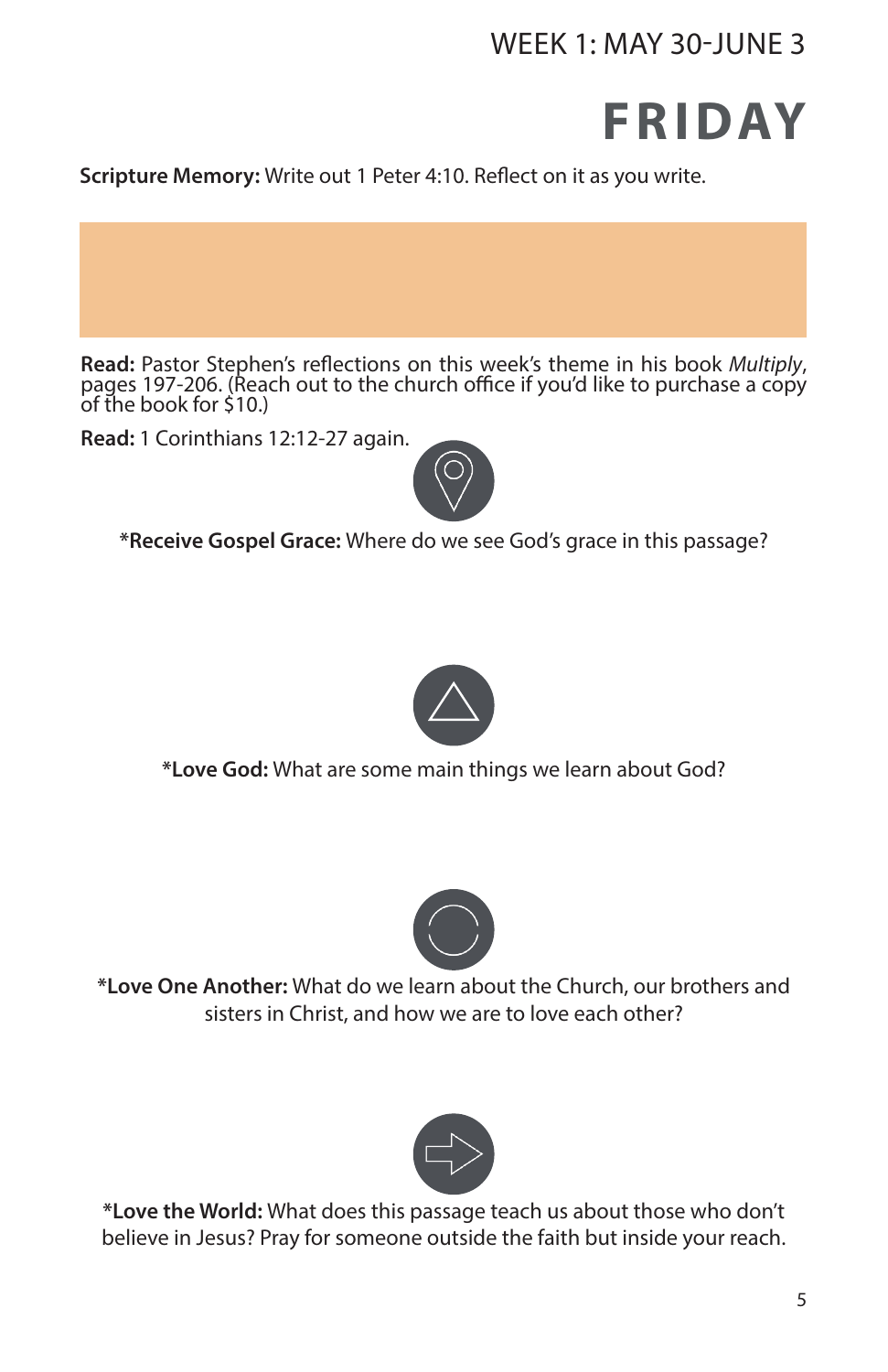#### **FOR FURTHER REFLECTION:**

- Read the whole letter of 1 Corinthians (it will take most people 30 minutes to an hour, depending on how fast you read.) What are some major themes that Paul is addressing in the letter? What seems to be Paul's primary tone? (e.g., encouraging, confrontational, comforting, instructional, etc.) How does chapter 12 fit into the overall concerns of the letter?
- In verses 28-31, Paul lists a number of spiritual gifts. Do you believe you have any of the spiritual gifts he mentions here? (For another list of spiritual gifts, see Romans 12:3-8)
- Consider taking a spiritual gifts inventory if you haven't already. One resource is listed in the "Next Steps" section at the end of this journal. Check the results against what you know about yourself. Share them with someone who knows you well and ask for their feedback.
- How are your spiritual gifts finding expression at Hope Church right now? How might they?

#### **GROUP DISCUSSION QUESTIONS:**

We encourage you to discuss your reflections with others. Some ideas:

- Refer to this week's questions that have an "\*" by them. These are suggested discussion questions.
- Refer to the opening list of "Big Questions About the Church."
- Recite the Scripture memory verse together (you can read it together this week if that helps…we recommend using the ESV version so we're all learning the same translation).
- See the "For Further Reflection" section for more ideas.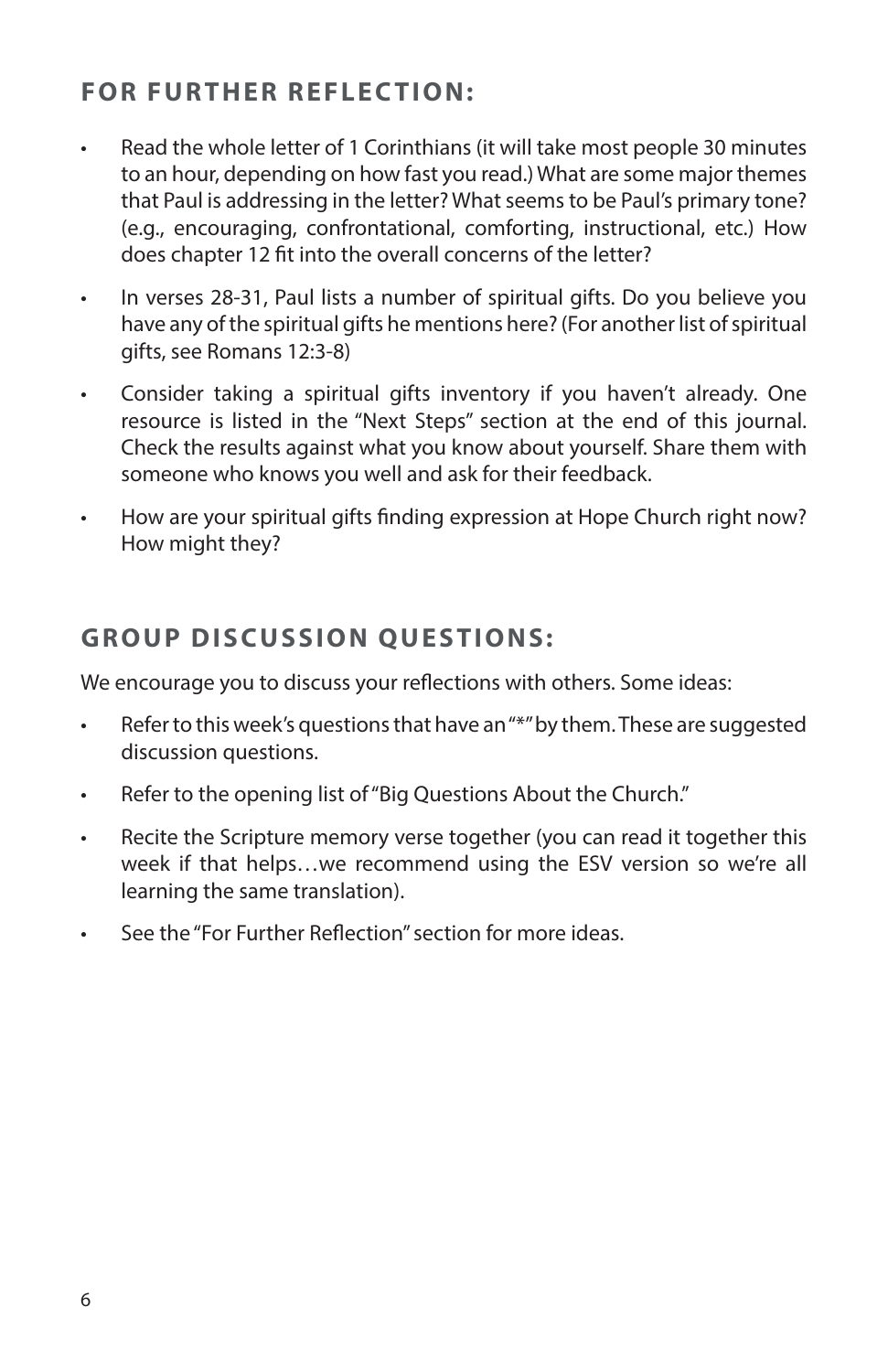### **SERMON NOTES**

*JUNE 5*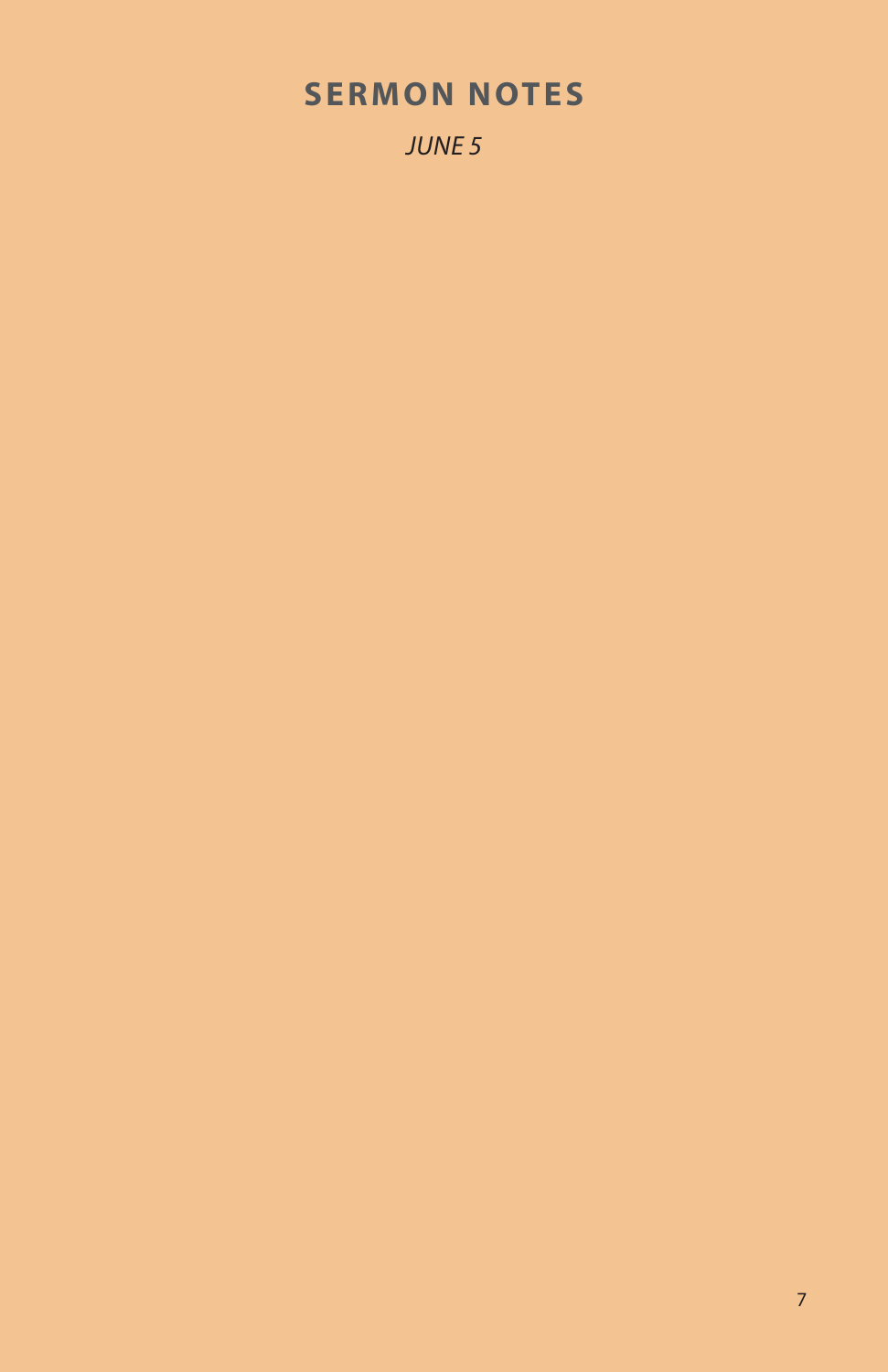#### **YOUR NOTES**

*WEEK 2: JUNE 6 - 10*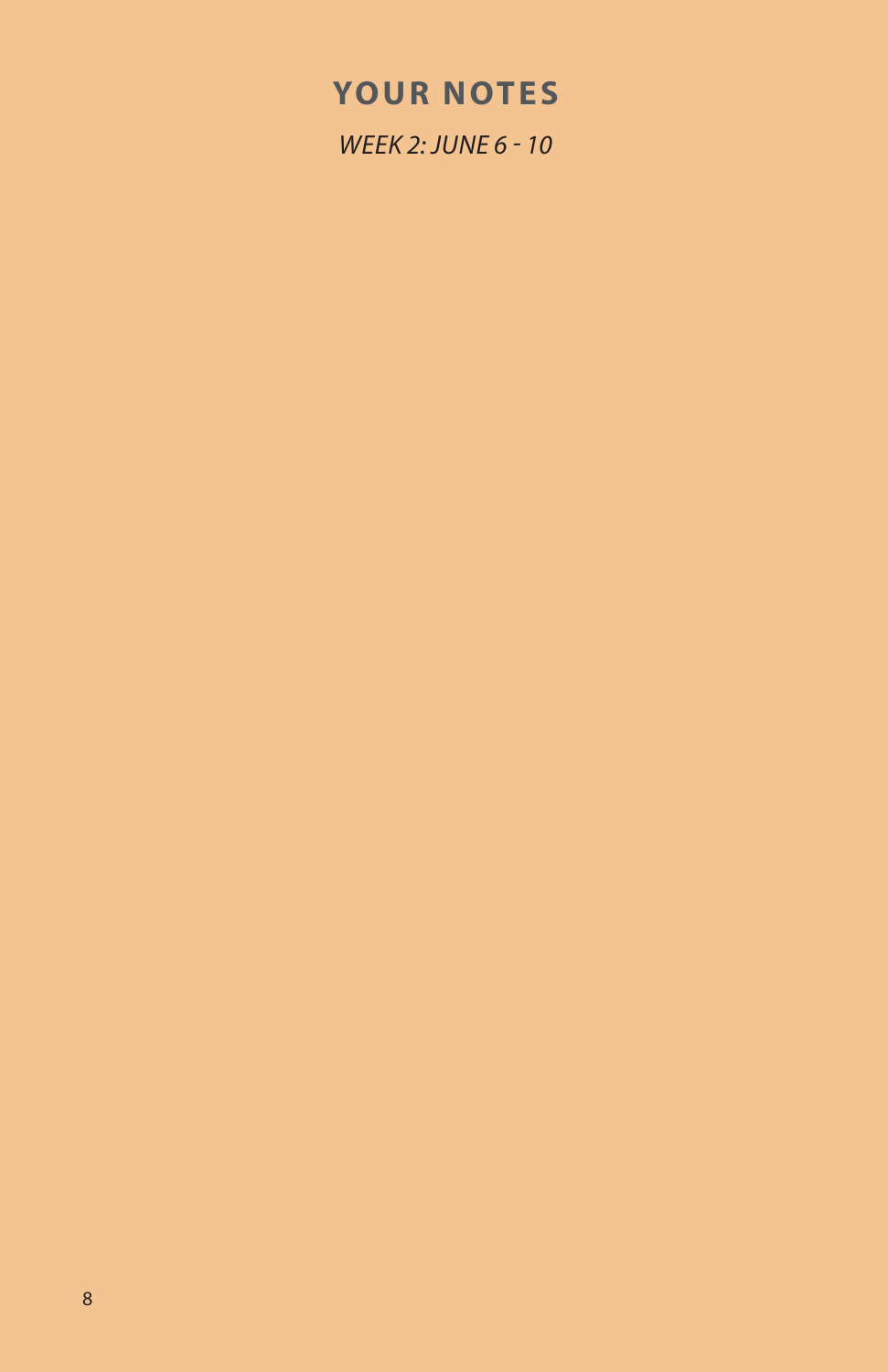#### WEEK 2: JUNE 6-10

# **MONDAY**

**Receive Gospel Grace Verse:** Spend a few minutes reading the following verse slowly, multiple times, and allowing God to speak His grace over you, then respond to Him in prayer. Return to this verse through the week.

*Psalm 32:1-2 "Blessed is the one whose transgression is forgiven, whose sin is covered. Blessed is the man against whom the LORD counts no iniquity, and in whose spirit there is no deceit."*

**Larger Context:** \*Our passage for this week is Matthew 25:14-30, but before reading, let's look at the context. This passage is part of a larger teaching of Jesus. Where does that teaching start? What question is Jesus answering?

**Immediate Context:** What is Jesus' main point in Matthew 25:1-13, just before our passage?

**Read:** Now read Matthew 25:14-30. What themes does this parable share with the parable before? What's different?



**Scripture Memory:** Write out 1 Peter 4:10. Reflect on it as you write.

**Read:** Ask God to speak to you through His Word, then read Matthew 25:14-30.

**Reflect:** \*Let's focus today on the master in the parable, who represents God. What do we learn about the master? What is he like? What is surprising about that?

\*How does the picture of the master in the parable match (or not match) the third servant's estimation of him (verses 24-25)? Have you ever had such an estimation of God? Why? How is your estimation different now, if at all?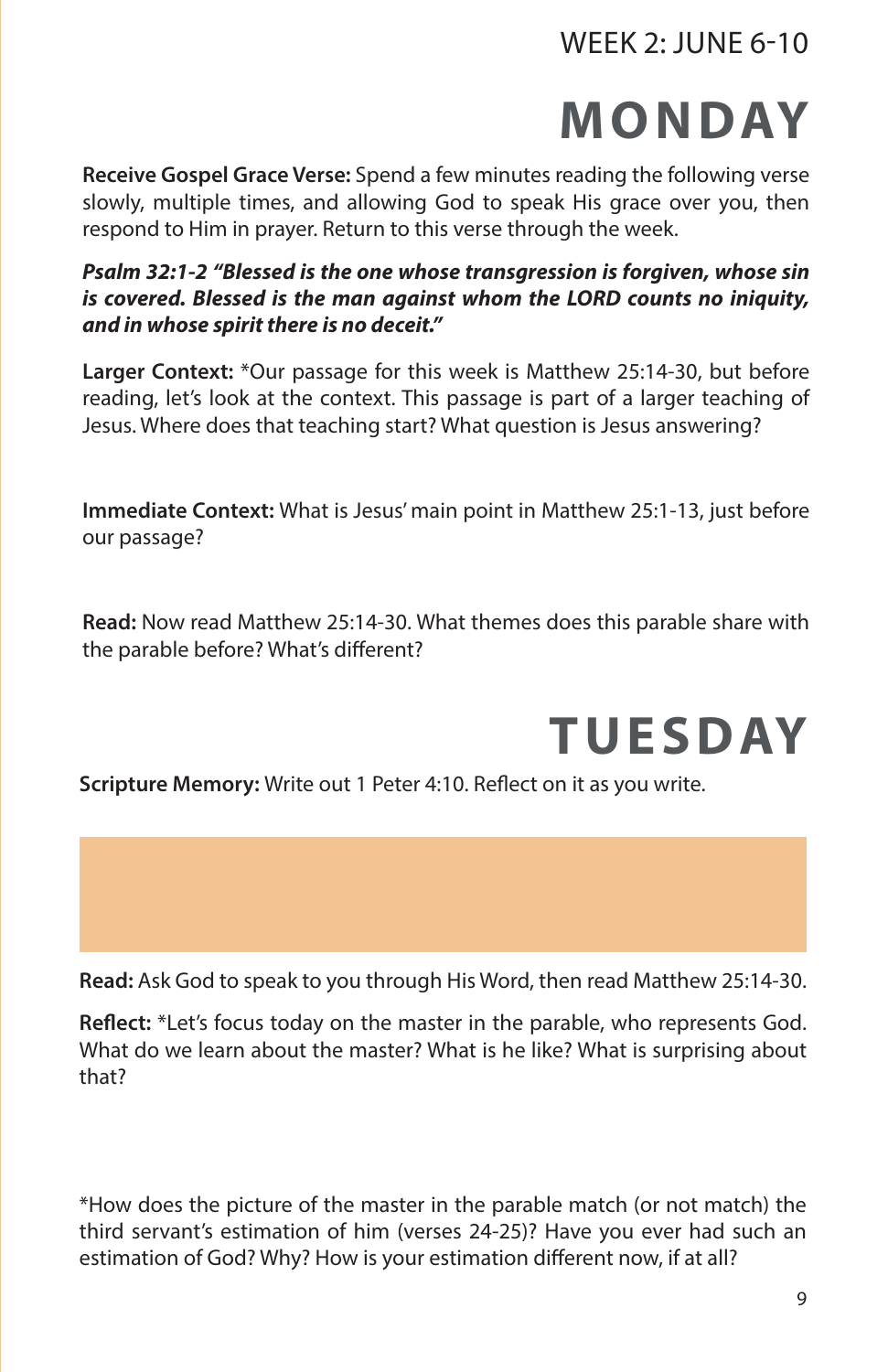#### WEEK  $2 \cdot 11$  NF 6-10

# **WEDNESDAY**

**Worship in Song:** Check the Tuesday e-mail from Hope and listen to the "Song of the Week."

**Read:** Take a moment to ask God to speak to you through His Word, then read Matthew 25:14-30.

**Reflect:** \*Let's look at the servants in the parable today. What were the differences between them? What words did the master use to describe each? What was wrong with what the third servant did? What were the outcomes for each? Whom do you think Jesus was referring to in the wicked servant?

\*Make a list of some of the primary assets God has entrusted to you. How have you been using those things to "increase His assets" in the world? Start asking God how He might want you to respond to this parable, and write a few possibilities below to consider.

# **THURSDAY**

**Scripture Memory:** Write out 1 Peter 4:10. Reflect on it as you write.

**Reflect:** \*Do the "2-10-1" method of reading Scripture. Read Matthew 25:14-30 "2" times, summarize the passage in "10" words or less, and ask the Lord for "1" thing that He wants to communicate to you through this passage. Write your notes below.

**Big Questions Reflection:** Return to the "Big Questions About the Church" list at the beginning of the journal and prayerfully reflect on and write down your thoughts on a couple of them.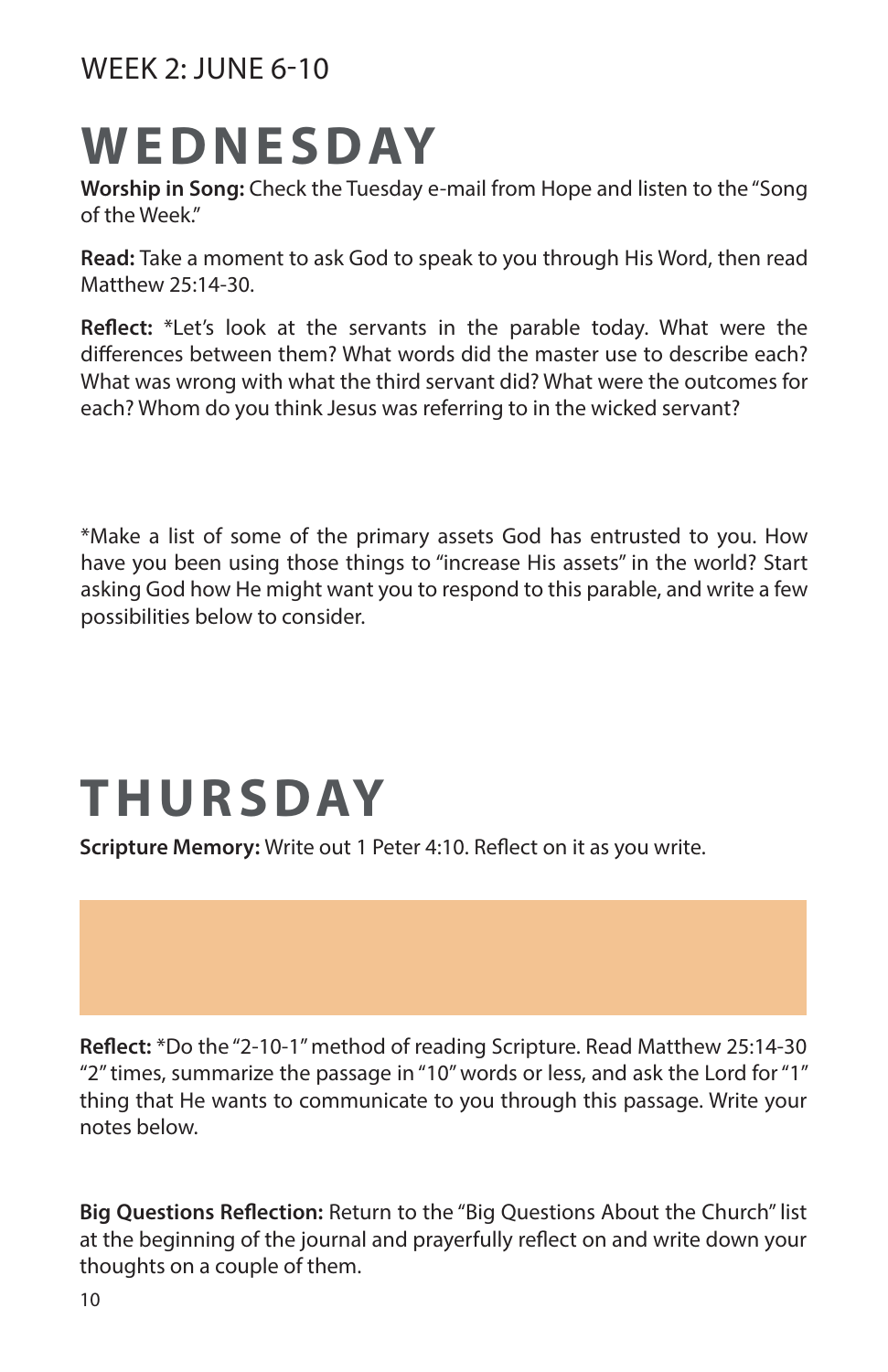### WEEK 2: JUNE 6-10



**Scripture Memory:** Write out 1 Peter 4:10. Reflect on it as you write.

**Read:** Pastor Stephen's reflections on "Stewardship" on pages 207-211 of his book, *Multiply*.

**Read:** Read Matthew 25:14-30.



**\*Receive Gospel Grace:** Where do we see God's grace in this parable?



**\*Love God:** What do we learn about God, and how we love Him?



**\*Love One Another:** What do we learn about how we are to love our brothers or sisters in Christ, particularly at Hope? Or how might God want us to encourage a brother or sister in Christ with these truths today?



**\*Love the World:** Is there anything this passage teaches about those who are outside the faith? Is there a way I can pray for them based on this passage, or a step the Spirit is calling me to take?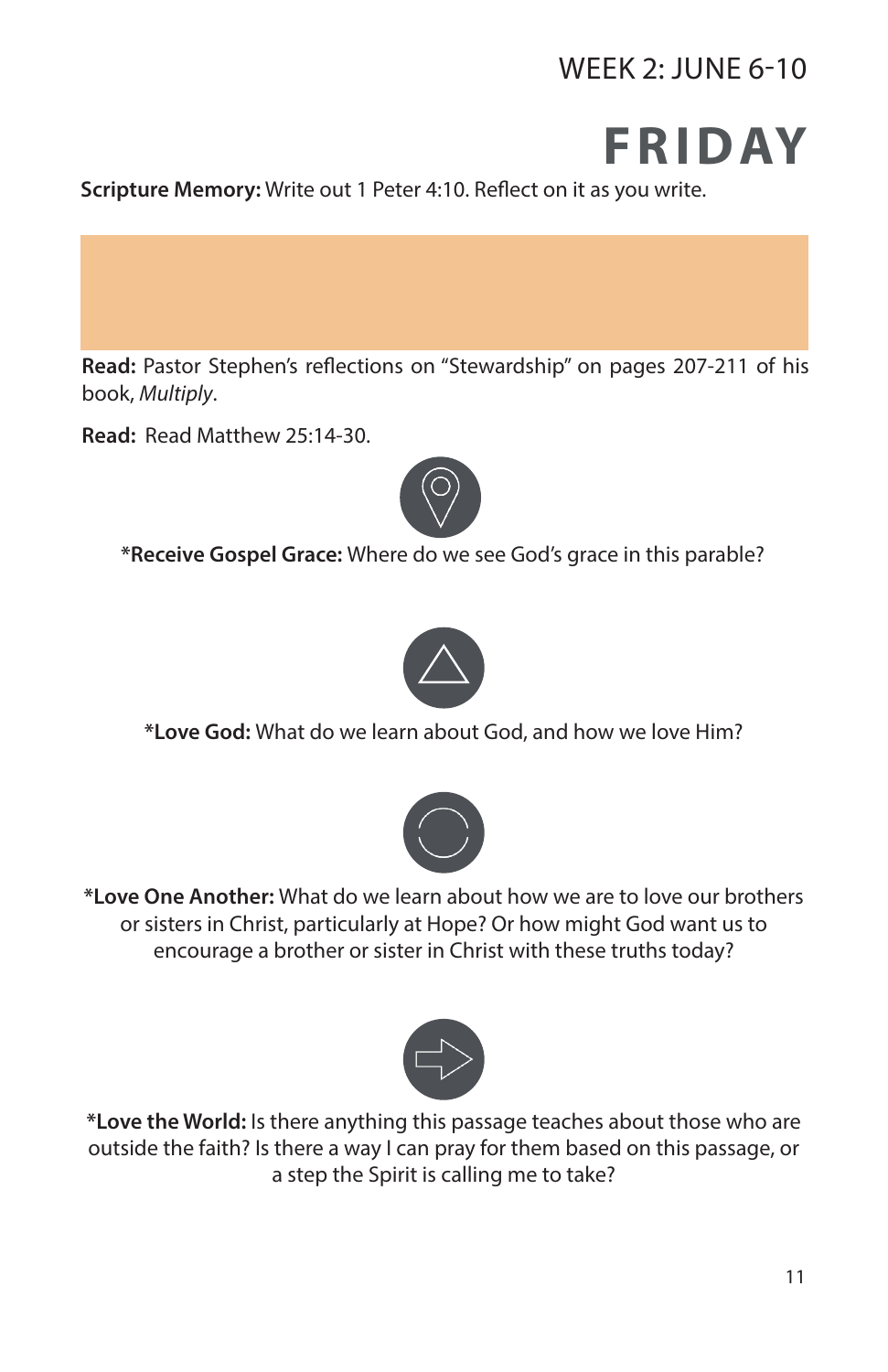#### **FOR FURTHER REFLECTION:**

- Do some research into what a "talent" was, and how much it was worth.
- Why did the master give different amounts to the servants? Does this teach us anything about God?
- The master said that the servant entrusted with five talents was faithful "over a little." Considering what talents are worth, what does this tell us about God?
- What does verse 29 mean? Consider consulting trusted sources to hear possible explanations.
- Do a search on verses that talk about "weeping and gnashing of teeth." What is it talking about? What does this tell us about God? The servant?
- What other questions does this parable raise for you? Where might you go to address some of those questions?

#### **GROUP DISCUSSION QUESTIONS:**

We encourage you to discuss your reflections with others. Some ideas:

- Refer to this week's questions that have an "\*" by them. These are suggested discussion questions.
- Refer to the opening list of "Big Questions About the Church."
- Recite the Scripture memory verse together (you can read it together this week if that helps…we recommend using the ESV version so we're all learning the same translation).
- See the "For Further Reflection" section for more ideas.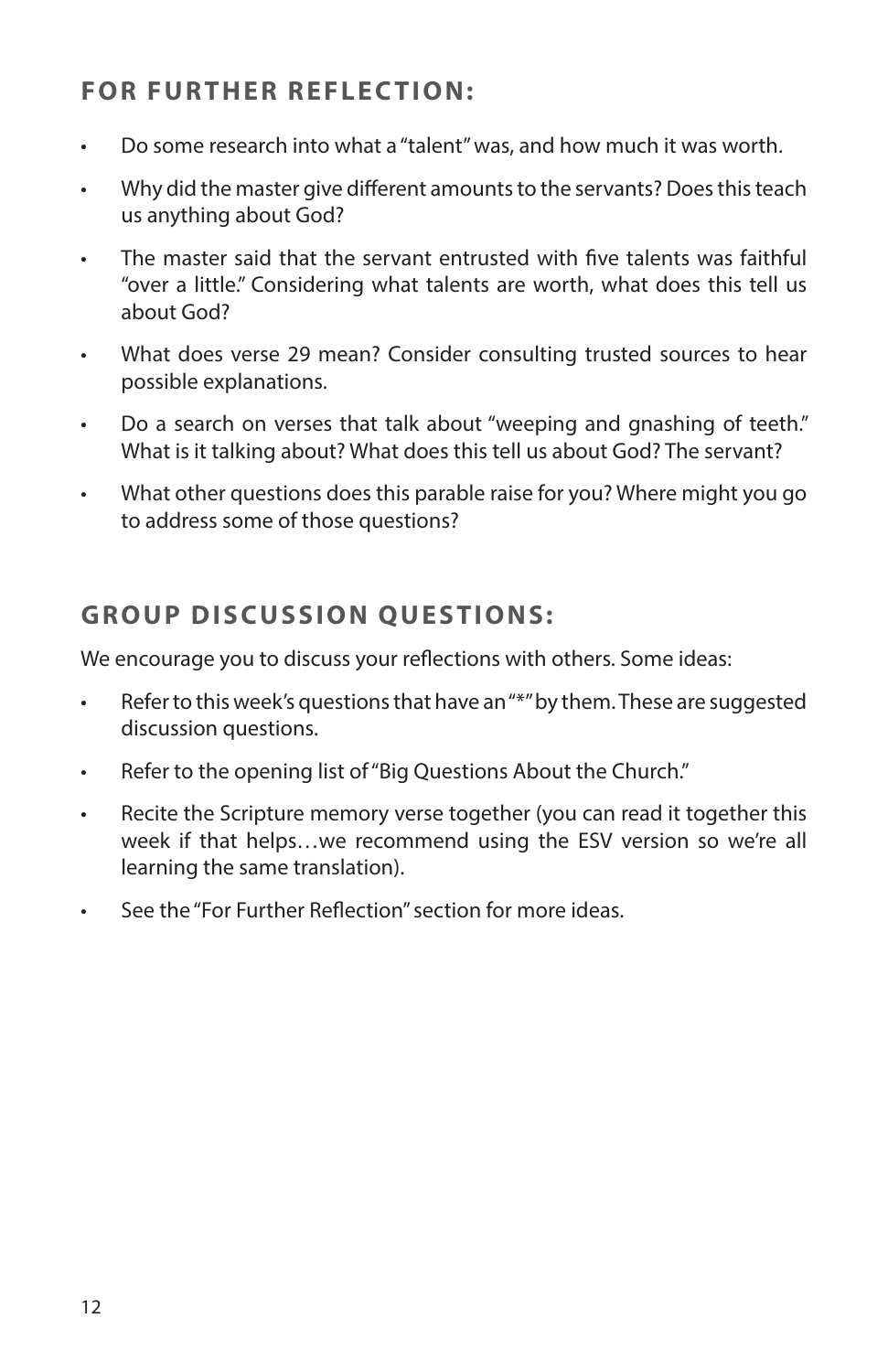### **SERMON NOTES**

*JUNE 12*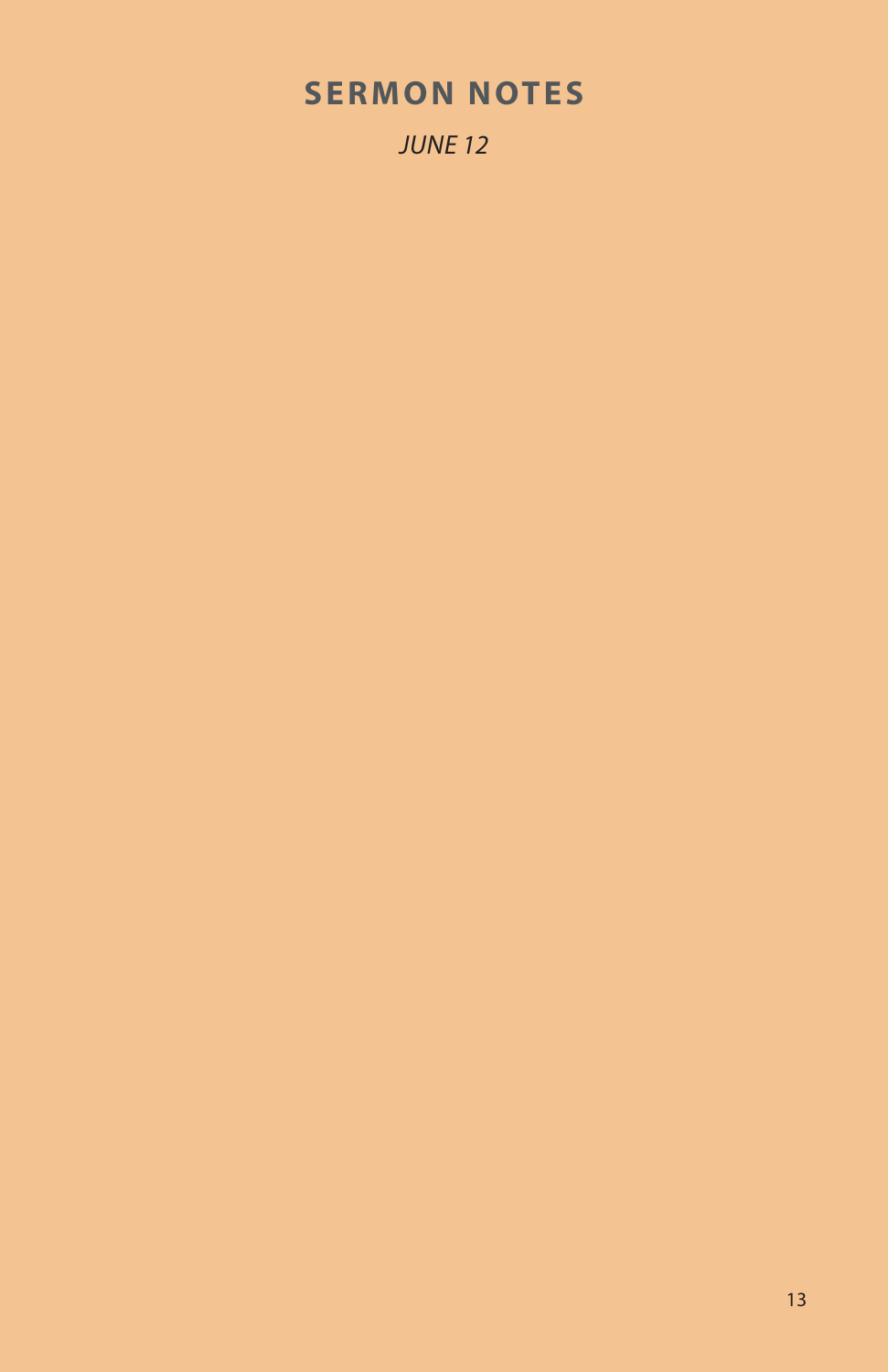#### **YOUR NOTES**

*WEEK 3: JUNE 13 - 17*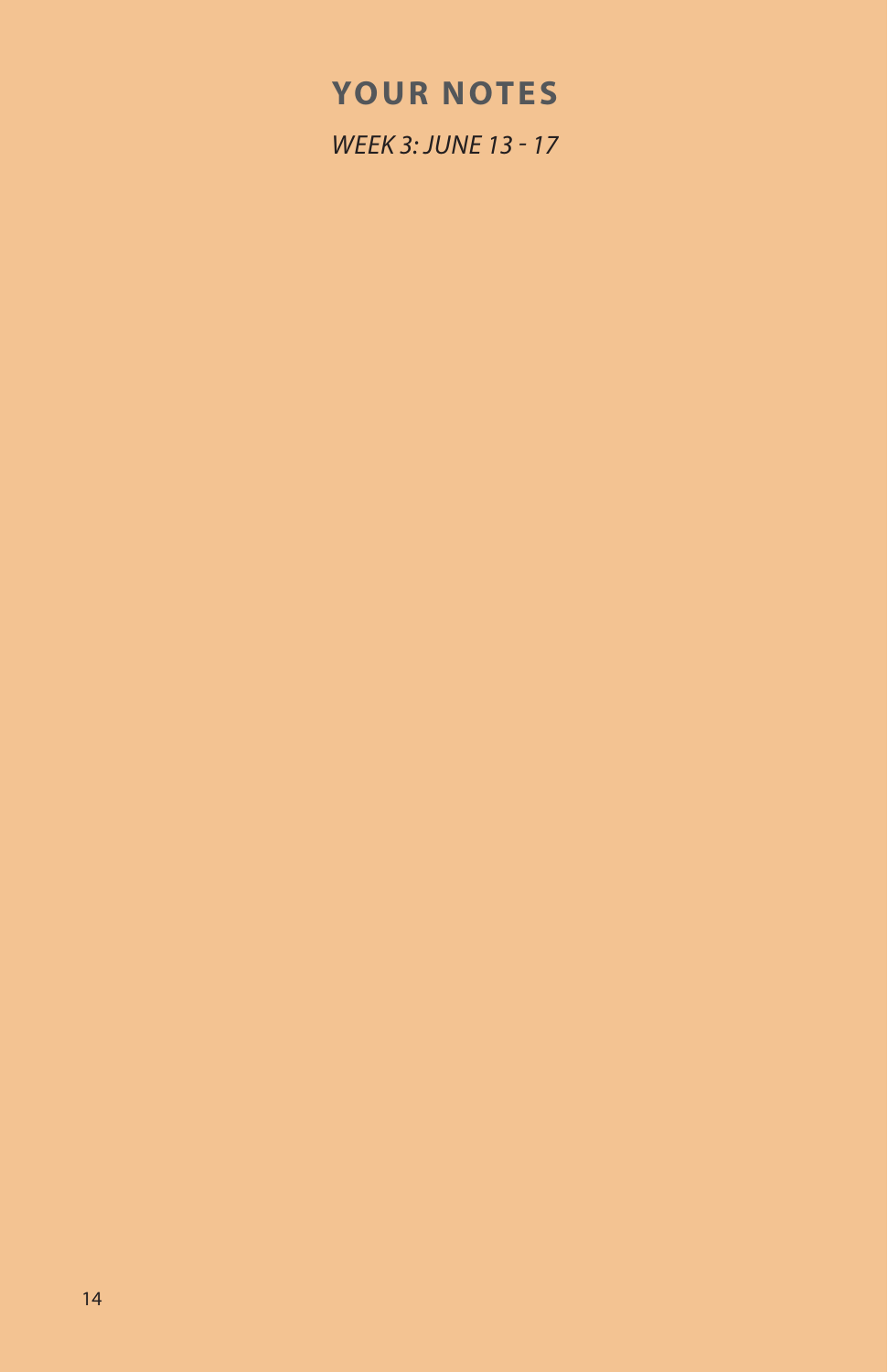#### WEEK 3: JUNE 13-17

# **MONDAY**

**Receive Gospel Grace Verse:** Spend a few minutes reading the following verse slowly, multiple times, and allowing God to speak His grace over you, then respond to Him in prayer. Return to this verse through the week.

#### *2 Corinthians 8:9 "For you know the grace of our Lord Jesus Christ, that though he was rich, yet for your sake he became poor, so that you by his poverty might become rich."*

**Larger Context:** \*Read Romans 15:25-31 and 1 Corinthians 16:1-9 for background on the collection Paul is taking (for the poor of the church in Jerusalem) that he mentions in our passage for this week.

**Read:** Take a moment to ask God to speak to you through His Word, then read 2 Corinthians 8:1-15, remembering to check the immediate context before you read.

**Notes:** Make a few notes about this passage on the Notes page. What main points do you see? What questions do you have? We'll dig deeper in the coming days.

# **TUESDAY**

**Scripture Memory:** Write out 1 Peter 4:10. Reflect on it as you write.

**Read:** Read 2 Corinthians 8:1-15, then re-read verses 1-7.

**Reflect:** \*What does Paul say about the condition of the Macedonian churches? List all the ways that they are a model for the church at Corinth…and for us! Put a star by the ones that most challenge you.

\*In verse 7, Paul says to "excel in this act of grace" of giving. How might you become a more excellent giver? Prayerfully consider taking one immediate step this week.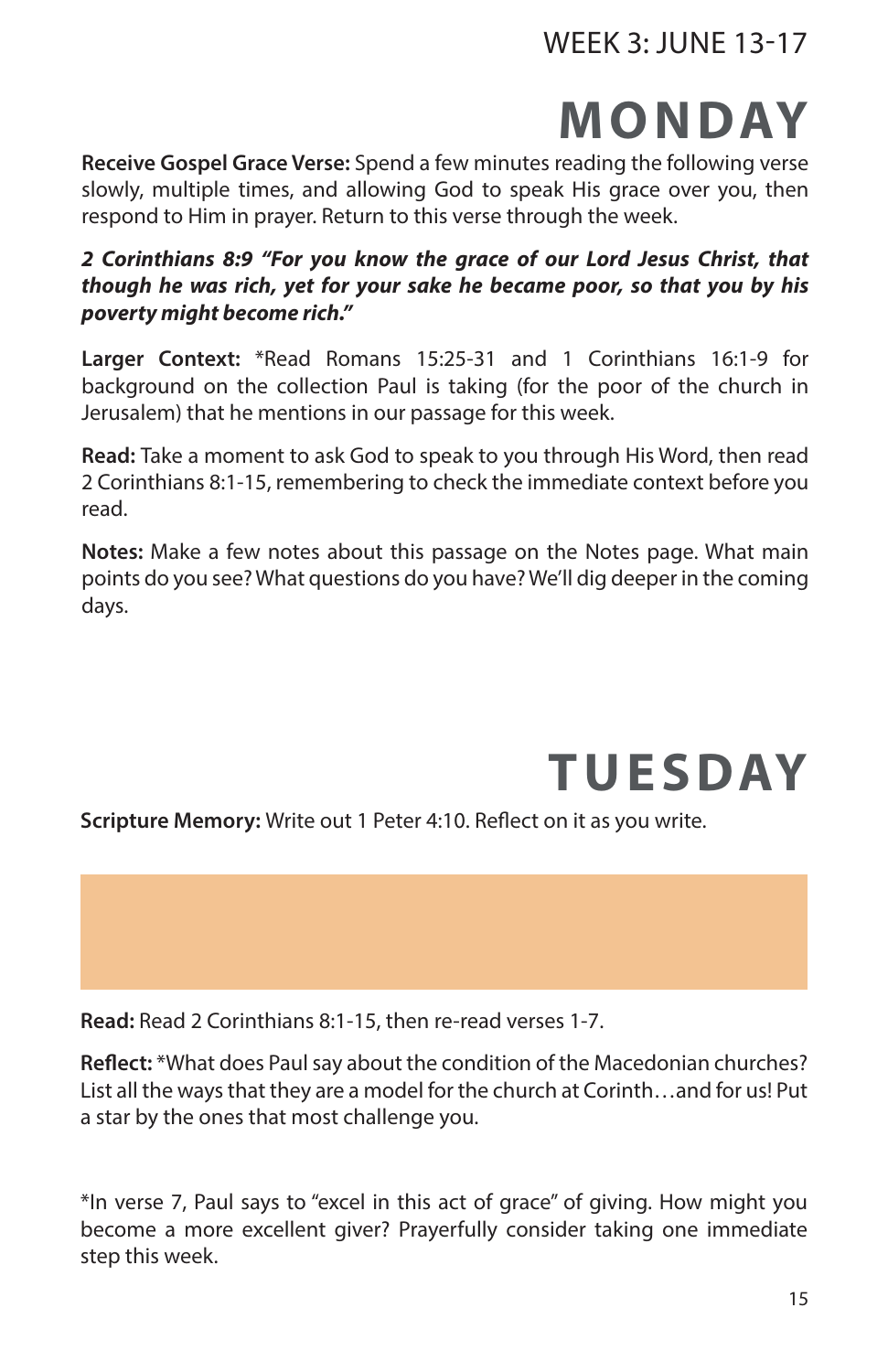#### WEEK 3: JUNE 13-17

# **WEDNESDAY**

**Worship in Song:** Check the Tuesday e-mail from Hope and listen to the "Song of the Week."

**Read:** Ask God to speak to you by His Spirit, then read 2 Corinthians 8:1-15. Re-read verses 8-15.

**Reflect:** \*How did Paul say Jesus was an example to us? Think about each aspect of that, and thank Him for it.

\*What key principles of giving does Paul lay out in verses 8-15. Put a star by the one(s) that you most need to hear. Talk to God about it (them).

# **THURSDAY**

**Scripture Memory:** Write out 1 Peter 4:10. Reflect on it as you write.

**Reflect:** \*Do the "2-10-1" method of reading Scripture. Read 2 Corinthians 8:1-15 "2" times, summarize the passage in "10" words or less, and ask the Lord for "1" thing that He wants to communicate to you through this passage. Write your notes below.

**Big Questions Reflection:** Return to the "Big Questions About the Church" list at the beginning of the journal and prayerfully reflect on and write down your thoughts on a couple of them.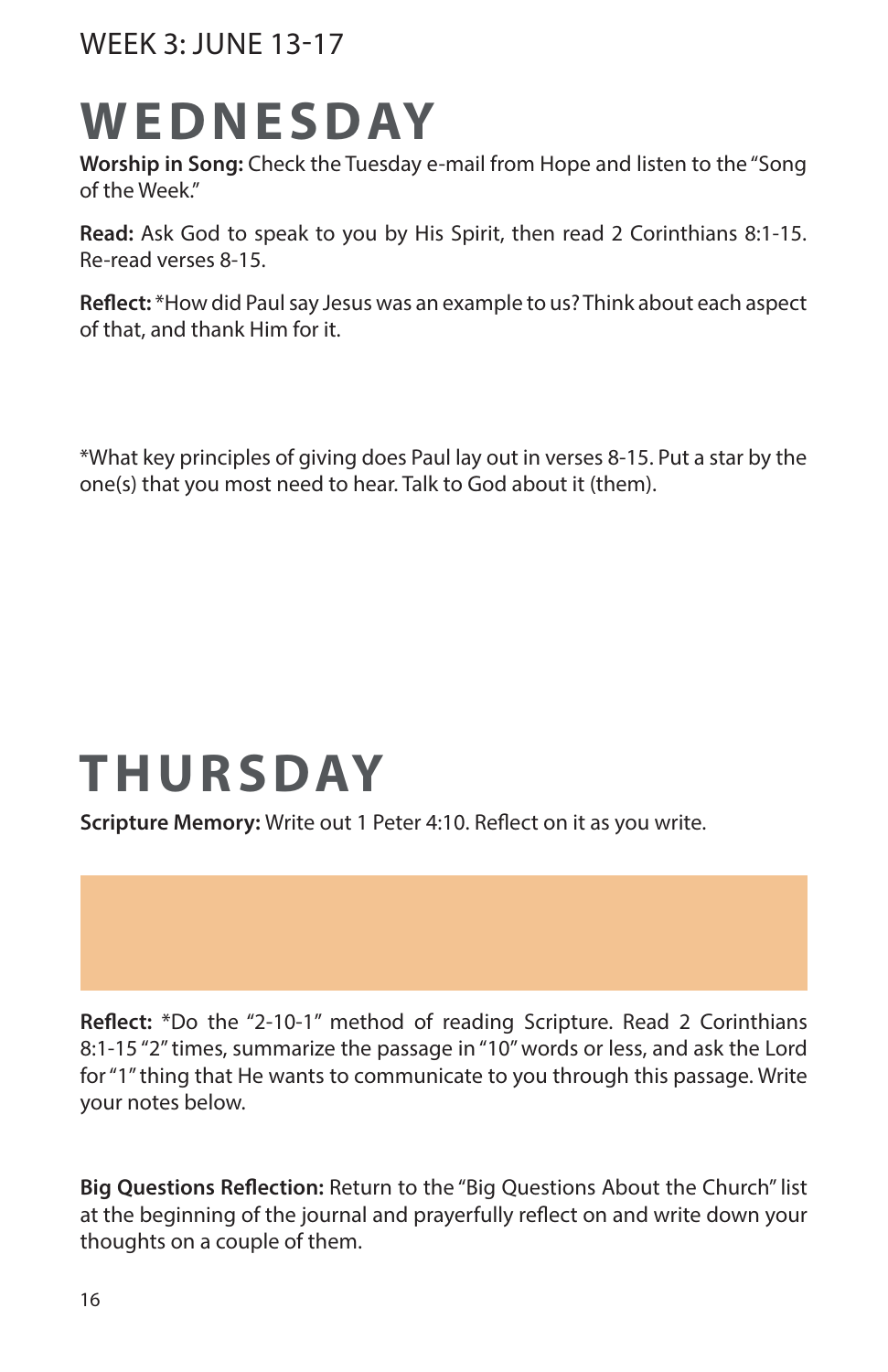### WEEK 3: JUNE 13-17

# **FRIDAY**

**Scripture Memory:** Write out 1 Peter 4:10. Reflect on it as you write.

**Read:** Pastor Stephen's reflections on Generosity on pages 211-215 of his book, *Multiply*.

**Read:** Look back through the passages we read this week.



**\*Receive Gospel Grace:** Where do we see God's grace?



**\*Love God:** What do we learn about God, and how we love Him?



**\*Love One Another:** What do we learn about how we are to love our brothers or sisters in Christ, particularly at Hope? Or how might God want you to encourage a brother or sister in Christ with these truths today?



**\*Love the World:** What do the passages say about those who are outside the faith? How are we called to view them and love them? Is there a way you can pray for them based on these passages, or a step the Spirit is calling you to take?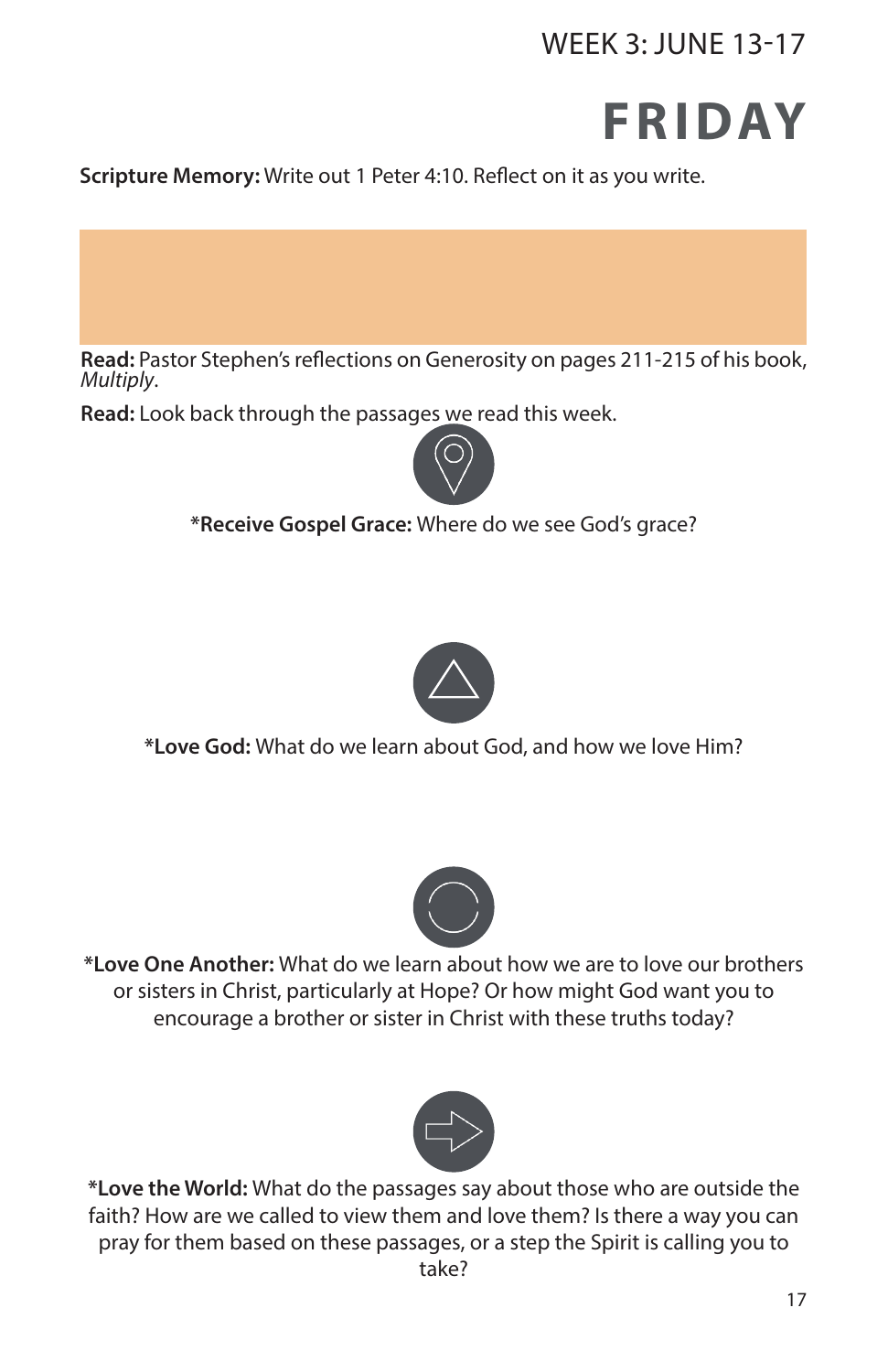#### **FOR FURTHER REFLECTION:**

- Read Acts 18:1-18 for background on Paul's first visit to Corinth.
- Paul says that the Macedonian churches gave "beyond their means." What does that mean, and how does that challenge you?
- In verse 4, Paul says that the Macedonian churches "begged us earnestly for the favor (literally, "grace") of taking part in the relief of the saints..." What does that tell you about how Paul was responding to their initial offers?
- What other stories of radically generous giving can you think of in Scripture? Do you know any stories of radical giving from today?
- What does Paul affirm in the church at Corinth? Do you think he could say the same of you? Of Hope? Explain.
- In verse 14, Paul says that "your abundance at the present time should supply their need, so that their abundance may supply your need." What does he mean? Whose need might God want to supply through the abundance He's given you?
- What Old Testament story is Paul referring to in verse 15? Find out, and read the story. How does this serve his point in this passage?

#### **GROUP DISCUSSION QUESTIONS:**

We encourage you to discuss your reflections with others. Some ideas:

- Refer to this week's questions that have an "\*" by them. These are suggested discussion questions.
- Refer to the opening list of "Big Questions About the Church."
- Recite the Scripture memory verse together (you can read it together this week if that helps…we recommend using the ESV version so we're all learning the same translation).
- See the "For Further Reflection" section for more ideas.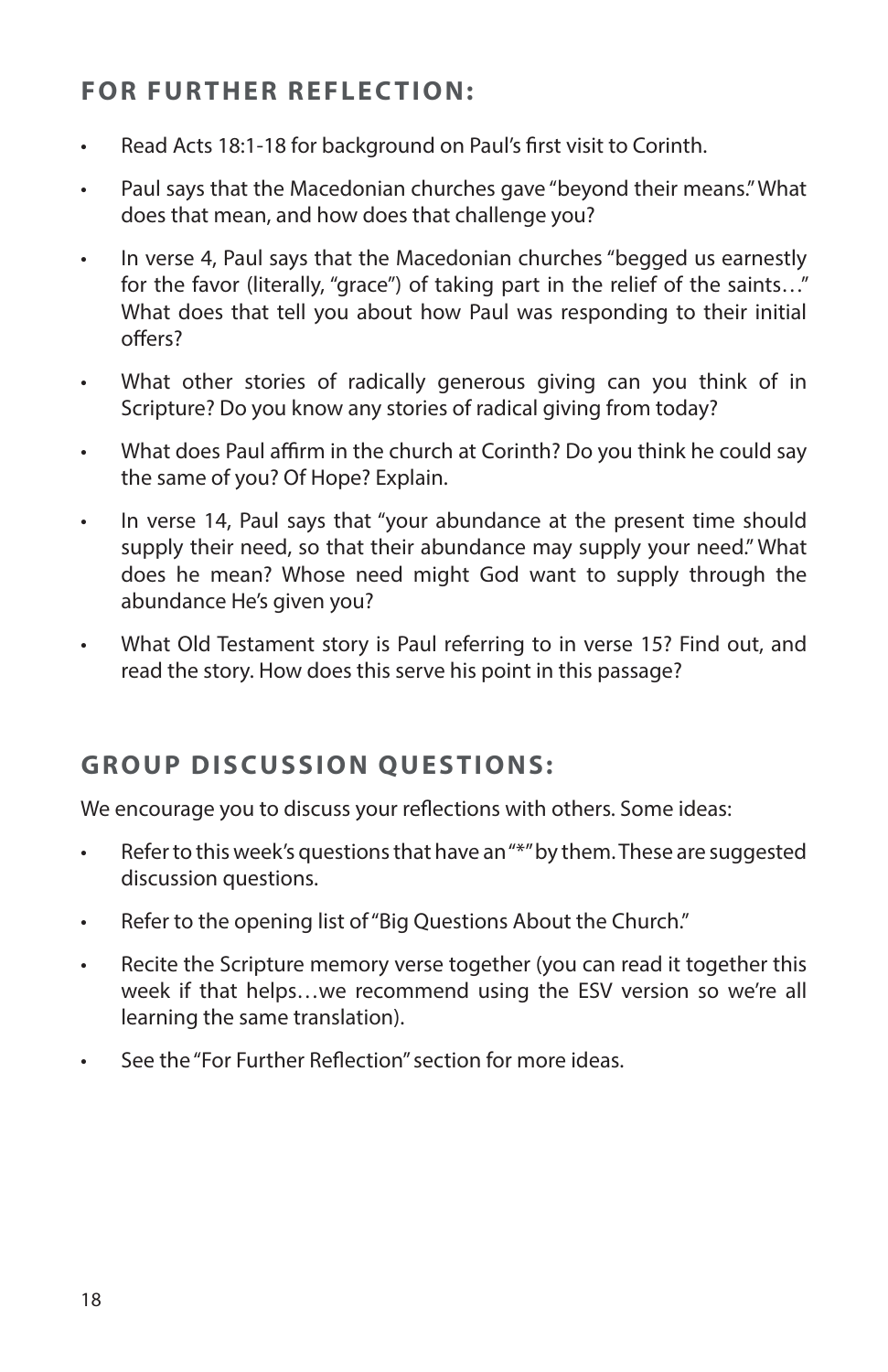### **SERMON NOTES**

*JUNE 19*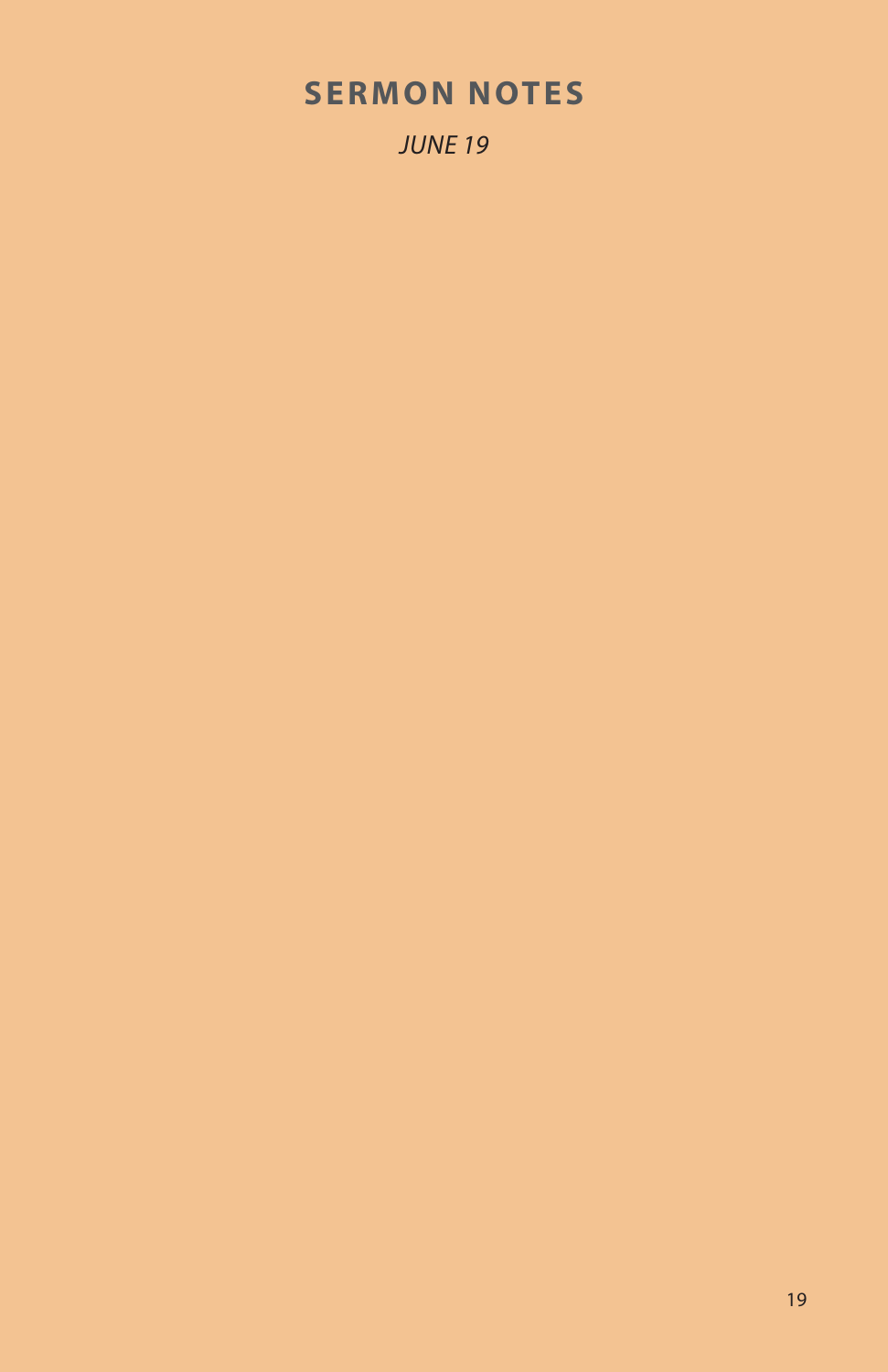#### **YOUR NOTES**

*WEEK 4: JUNE 20 - 24*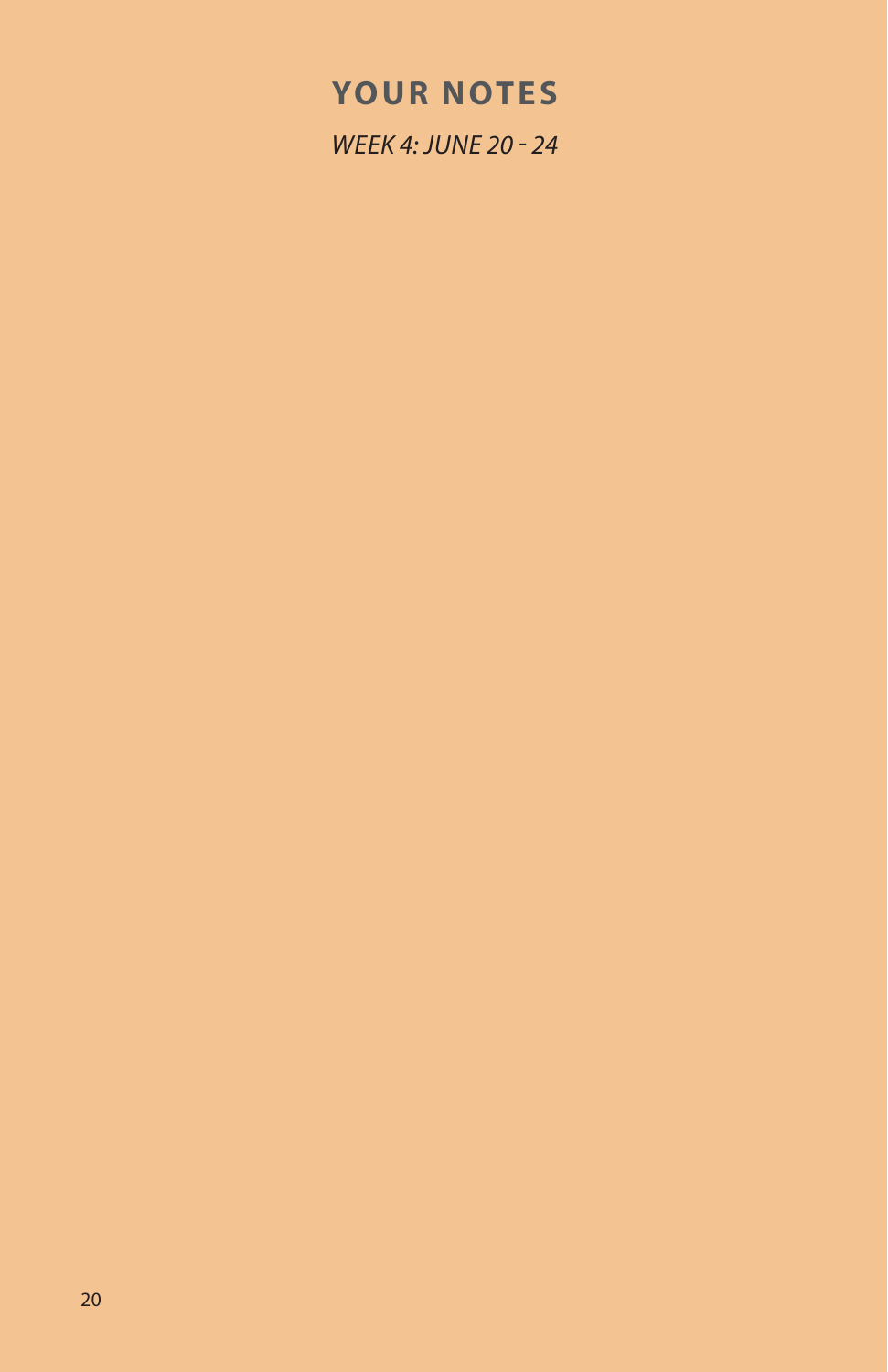WEEK 4: JUNE 20-24

### **MONDAY**

**Receive Gospel Grace Verse:** Spend a few minutes reading the following verse slowly, multiple times, and allowing God to speak His grace over you, then respond to Him in prayer. Return to this verse through the week.

#### *2 Corinthians 9:8 "And God is able to make all grace abound to you, so that having all sufficiency in all things at all times, you may abound in every good work."*

**Read:** Our passage this week is from 2 Corinthians 9:6-15. Since we were in 8:1-15 last week, just look at 8:16-9:5 to get context, then read 9:6-15 slowly.

**Reflect:** \*List the principles of giving that Paul gives in this passage. Put a star by the one(s) that challenge you most.

**\***Paul presents God as a bountiful giver. According to this passage, why does God give bountifully?

# **TUESDAY**

**Scripture Memory:** Write out 1 Peter 4:10. Reflect on it as you write.

**Read:** Take a moment to ask God to speak to you through His Word, then read 2 Corinthians 9:6-15.

**Reflect:** \* Paul says in verse 6, "Whoever sows sparingly will reap sparingly." List as many reasons you can think of that people might sow sparingly. Which of these do you see in your own life? Confess that to God, and ask for His help to change your heart, to make you a more generous sower.

\*Some people don't want to give but give anyway ("reluctantly or under compulsion"). Why might people do that? When was the last time you gave reluctantly or "under compulsion," and why? Talk to God about that.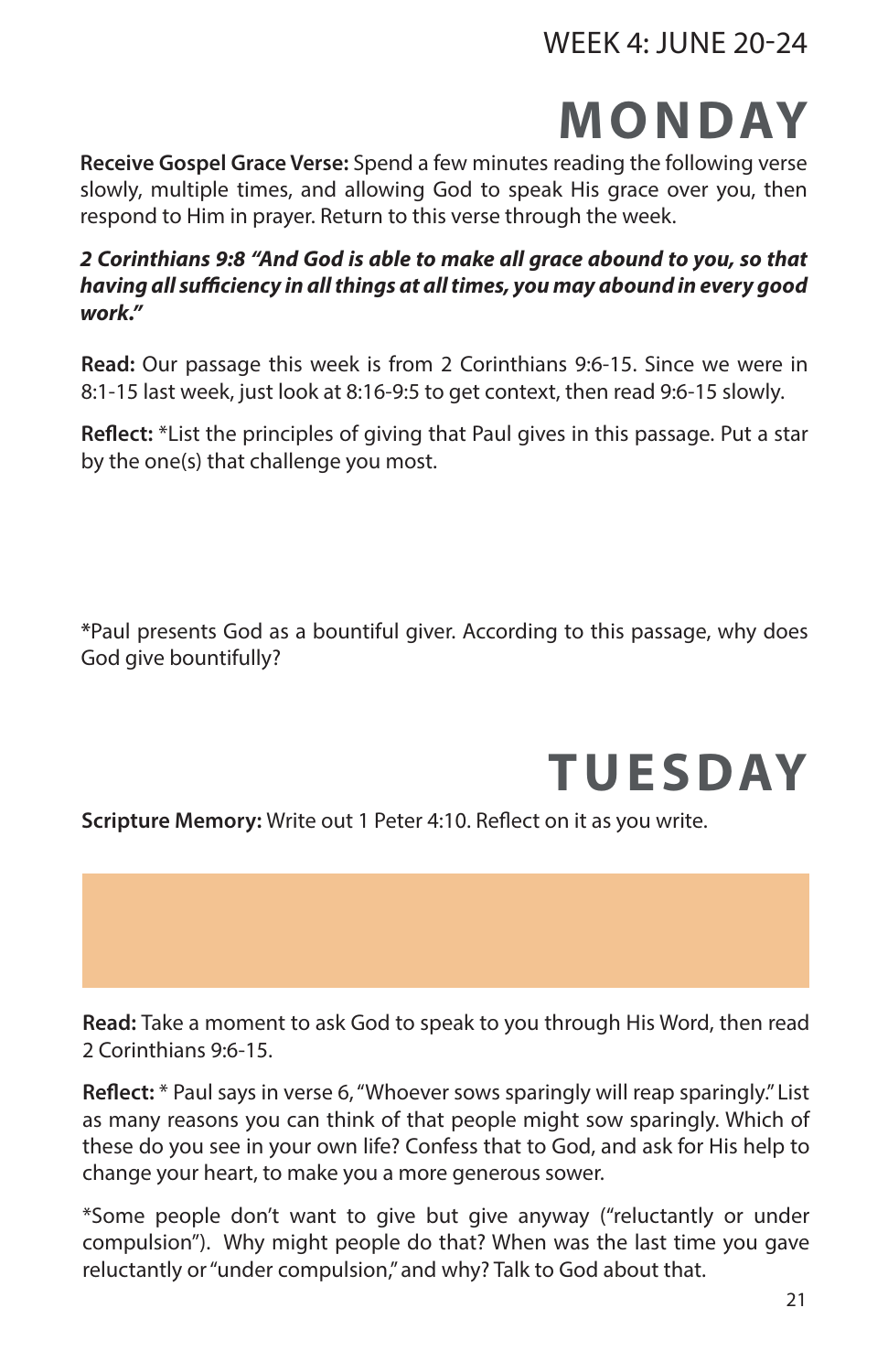#### WEEK 4: JUNE 20-24

# **WEDNESDAY**

**Worship in Song:** Check the Tuesday e-mail from Hope and listen to the "Song of the Week."

**Read:** Ask God to speak to you through His Word, then read 2 Corinthians 9:6-15.

**Reflect:** \*Paul keeps talking about this offering and people's generosity being an "act of grace" (8:1, 6, 7, 19, 9:14, etc.). How is all of this "an act of grace"?

\*What does Paul say will be the fruit or result of their giving?

# **THURSDAY**

**Scripture Memory:** Write out 1 Peter 4:10. Reflect on it as you write.

**Reflect:** \*Do the "2-10-1" method of reading Scripture. Read 2 Corinthians 9:6-15 "2" times, summarize the passage in "10" words or less, and ask the Lord for "1" thing that He wants to communicate to you through this passage. Write your notes below.

**Big Questions Reflection:** Return to the "Big Questions About the Church" list at the beginning of the journal and prayerfully reflect on and write down your thoughts on a couple of them.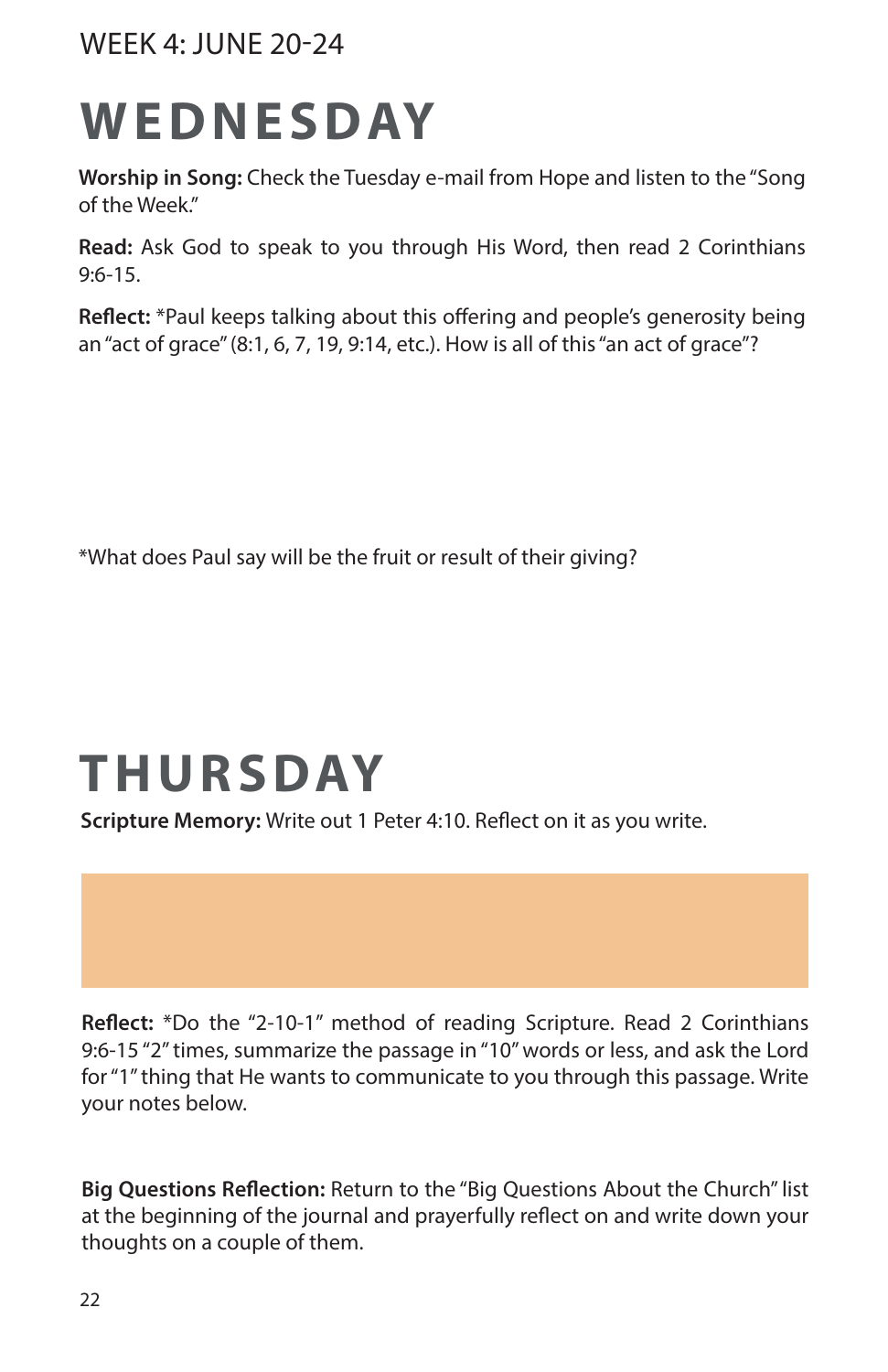#### WEEK 4: JUNE 20-24



**Scripture Memory:** Write out 1 Peter 4:10. Reflect on it as you write.

**Read:** Pastor Stephen's reflections on this week's theme on pages 216-220 of his book, *Multiply*.

S**hapes:** \*How do all four of our "shapes" show up in this chapter?



**\*Receive Gospel Grace:** Where do we see God's grace?



**\*Love God:** What do we learn about God, and how we love Him?



**\*Love One Another:** What do we learn about how we are to love our brothers or sisters in Christ, particularly at Hope? How might God want you to encourage a brother or sister in Christ with these truths today?



**\*Love the World:** Imagine reading 2 Corinthians 9:6-15 aloud with someone who is "outside the faith but inside your reach." How do you imagine they might respond to this teaching? What might they find compelling? What questions or objections do you think they'd have?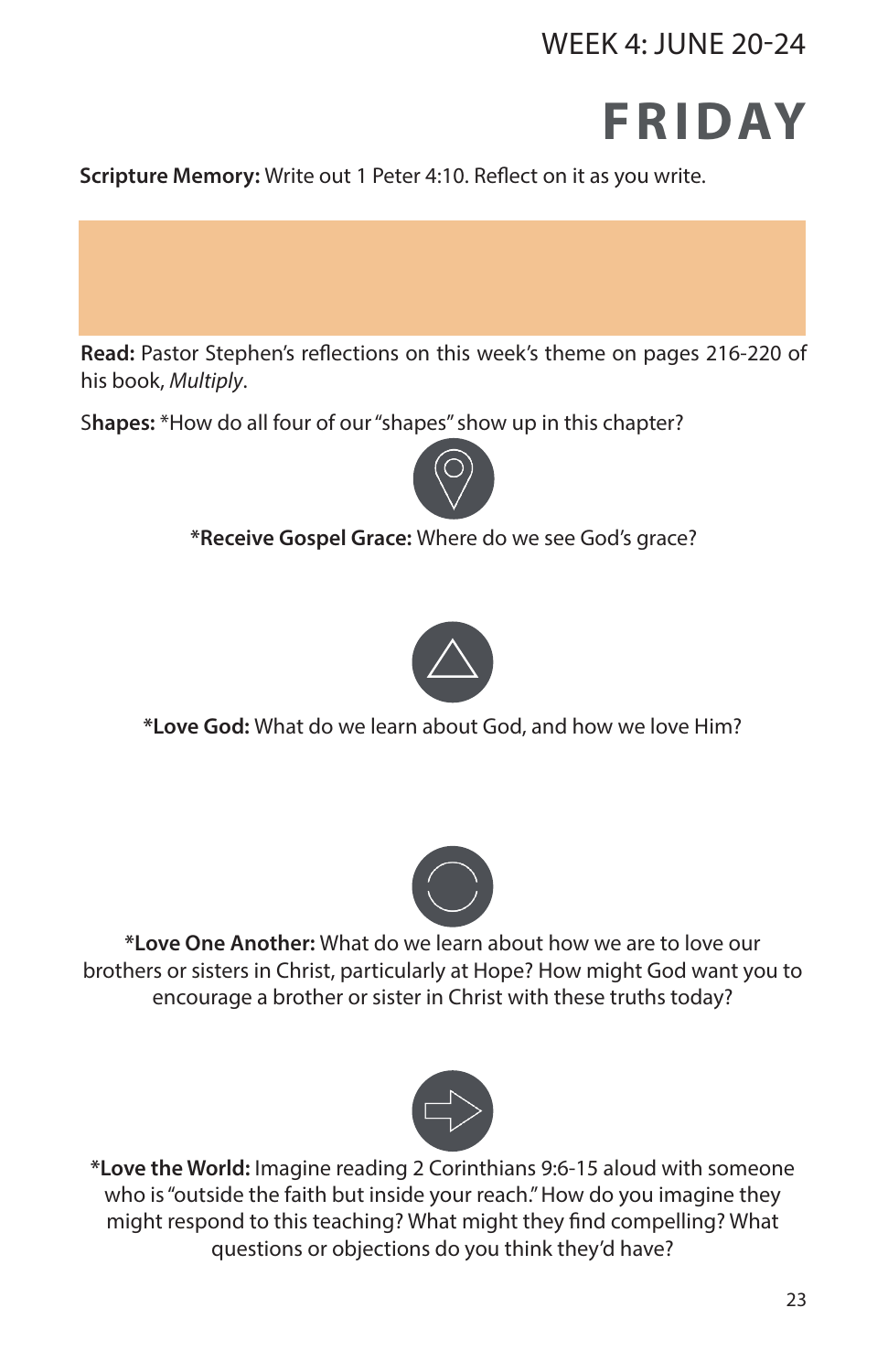#### **FOR FURTHER REFLECTION:**

- Paul says that "God loves a cheerful giver." How cheerful would you say your giving has been of late? How might you grow in cheerfulness in your giving?
- Look up the Old Testament reference that Paul quotes in verse 9. Where is it from, and what was it talking about? How does it help Paul make his point in this passage?
- Put the "events" of verses 12-14 in chronological order: (e.g., this service, thanksgiving to God, their approval of this service, they glorify God, your submission, your confession of the gospel, your generosity, they long for you, they pray for you, the grace of God upon you…).
- It was the impoverished Jewish Christians in Jerusalem who were going to be receiving this gift. The church at Corinth was largely Gentiles. What do we know about the relationship between Jews and Gentiles, and how does this add to our appreciation of this passage?

#### **GROUP DISCUSSION QUESTIONS:**

We encourage you to discuss your reflections with others. Some ideas:

- Refer to this week's questions that have an "\*" by them. These are suggested discussion questions.
- Refer to the opening list of "Big Questions About the Church."
- Recite the Scripture memory verse together (you can read it together this week if that helps…we recommend using the ESV version so we're all learning the same translation).
- See the "For Further Reflection" section for more ideas.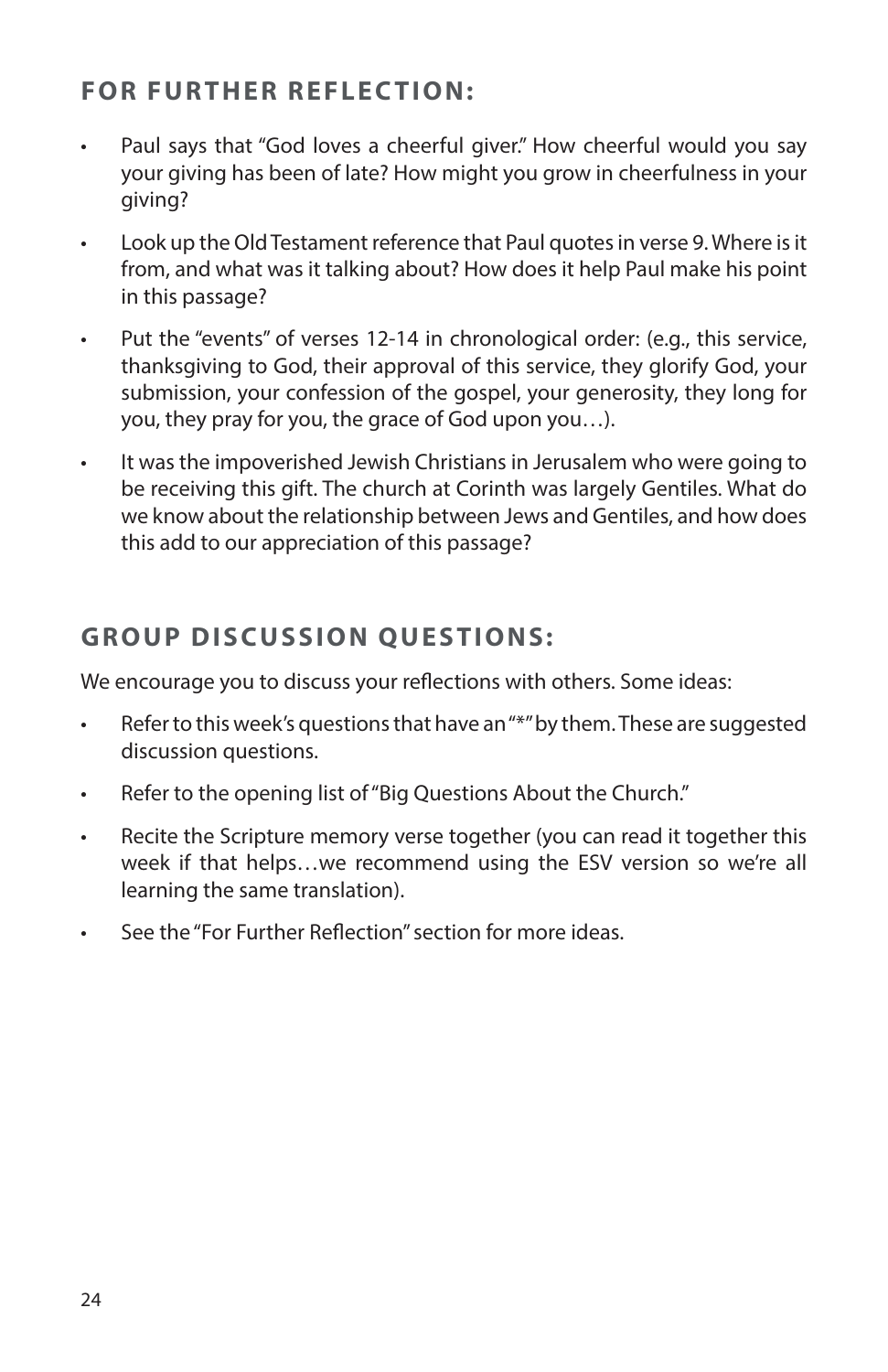### **SERMON NOTES**

*JUNE 26*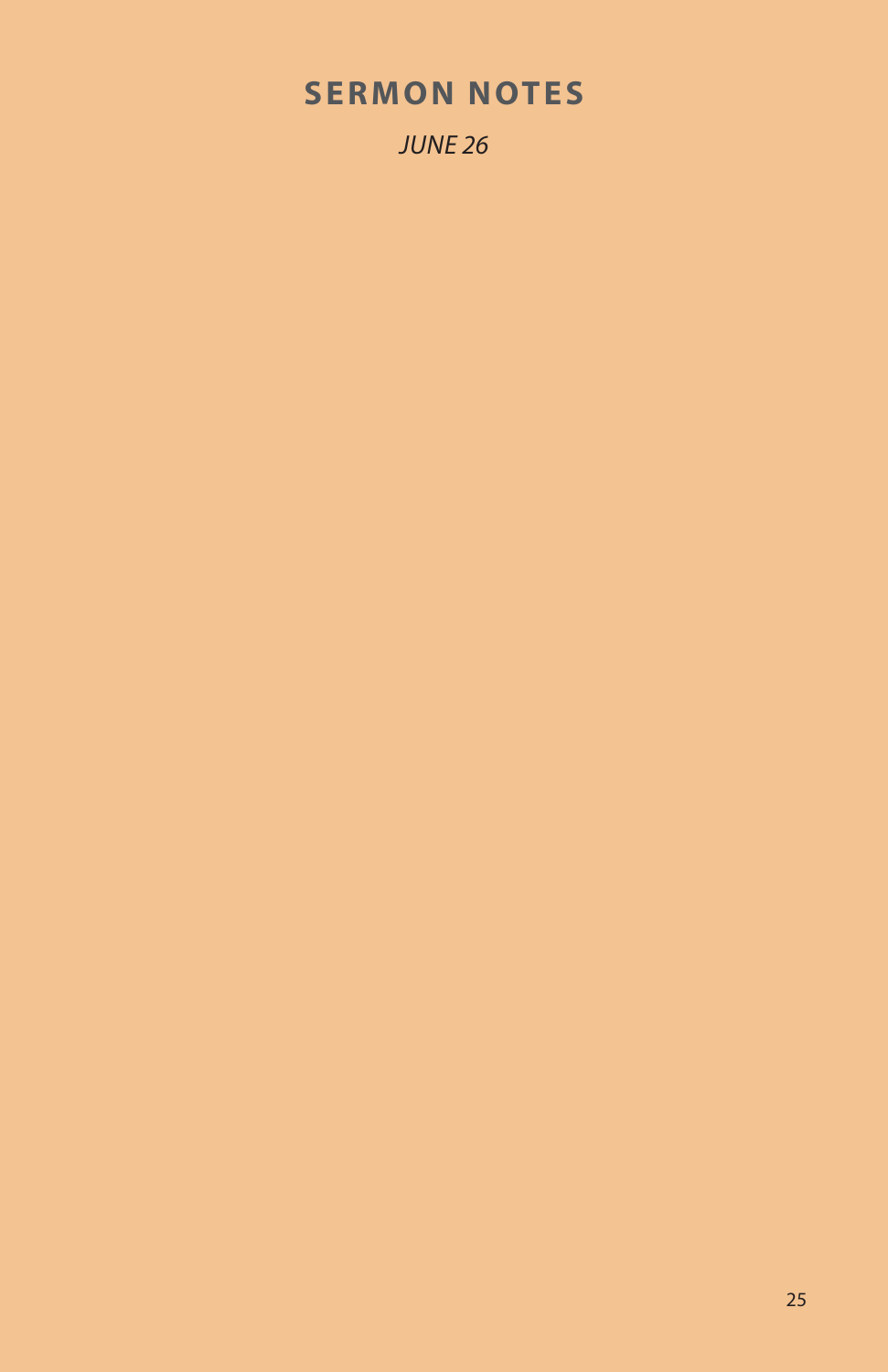### **YOUR NOTES**

*WEEK 5: JUNE 27 - JULY 1*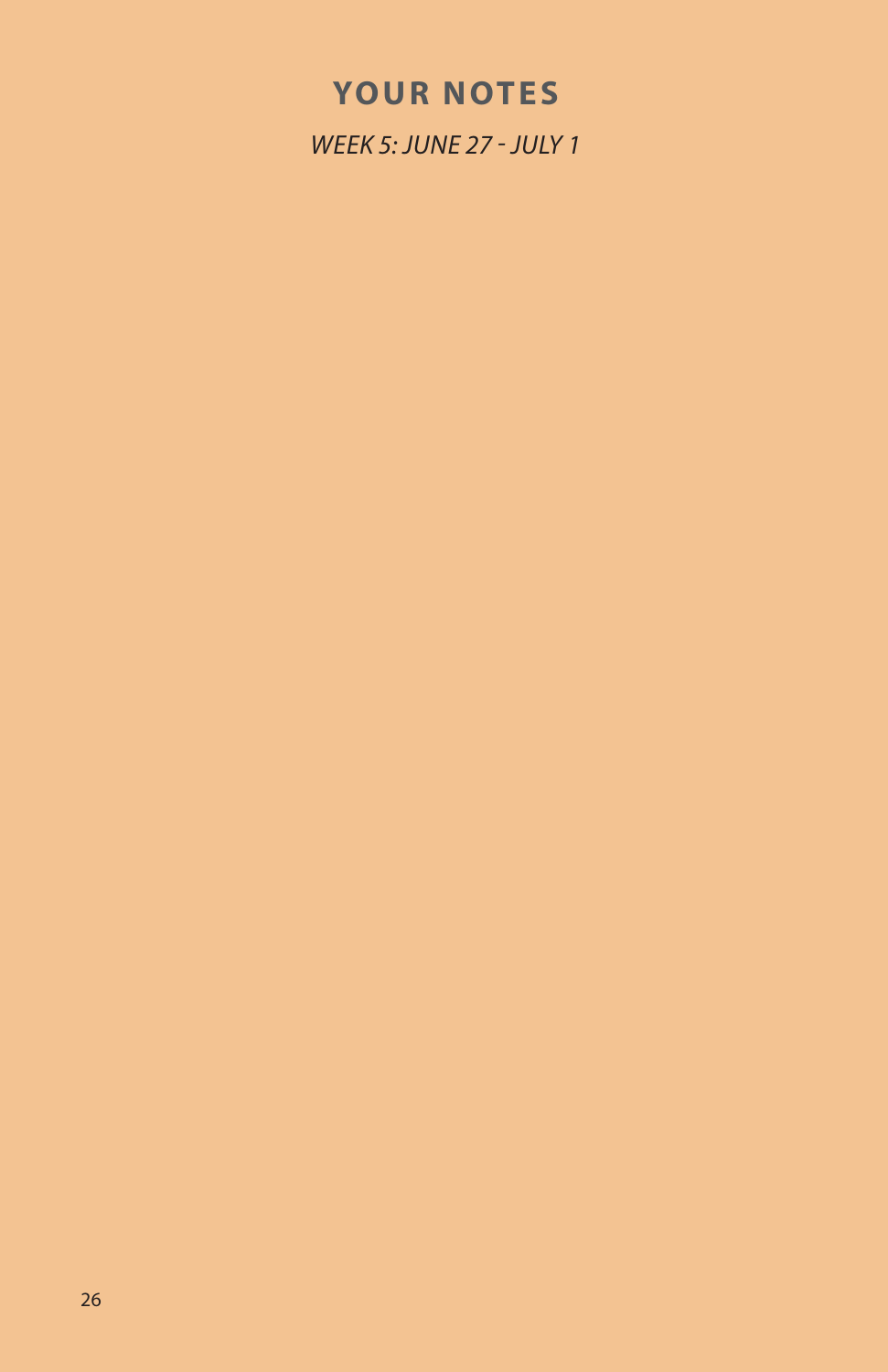### WEEK 5: JUNE 27-JULY 1

# **MONDAY**

**Receive Gospel Grace Verse:** Spend a few minutes reading the following verse slowly, multiple times, and allowing God to speak His grace over you, then respond to Him in prayer. Return to this verse through the week.

*2 Corinthians 12:9 "But (God) said to me, 'My grace is sufficient for you, for my power is made perfect in weakness.' Therefore I will boast all the more gladly of my weaknesses, so that the power of Christ may rest upon me."*

**Context:** 1 Peter 4:1 starts with the words, "Since, therefore…", so our passage continues a thought. Where does the section begin, and what is it about?

**Read:** 1 Peter 4:1-11.

**Reflect:** \*In verses 1-6, how does Peter characterize life before knowing Jesus? How were these part of your life before you knew Christ? How has God saved you from those things? Thank Him for it! Which, if any, continue to be areas of temptation or struggle? Is there a step to take here?

# **TUESDAY**

**Scripture Memory:** Write out 1 Peter 4:10. Reflect on it as you write.

**Read:** 1 Peter 4:1-11.

**Reflect:** \*Write out the commands in verses 7-11. Beside each, write the "why" and/or the "how" Peter gives for it (where applicable).

\*What does Peter say about spiritual gifts in verses 10-11? Where do they come from, to whom are they given, for what purpose, using what power? In verse 11, what is the ultimate purpose of using our gifts? What does that mean?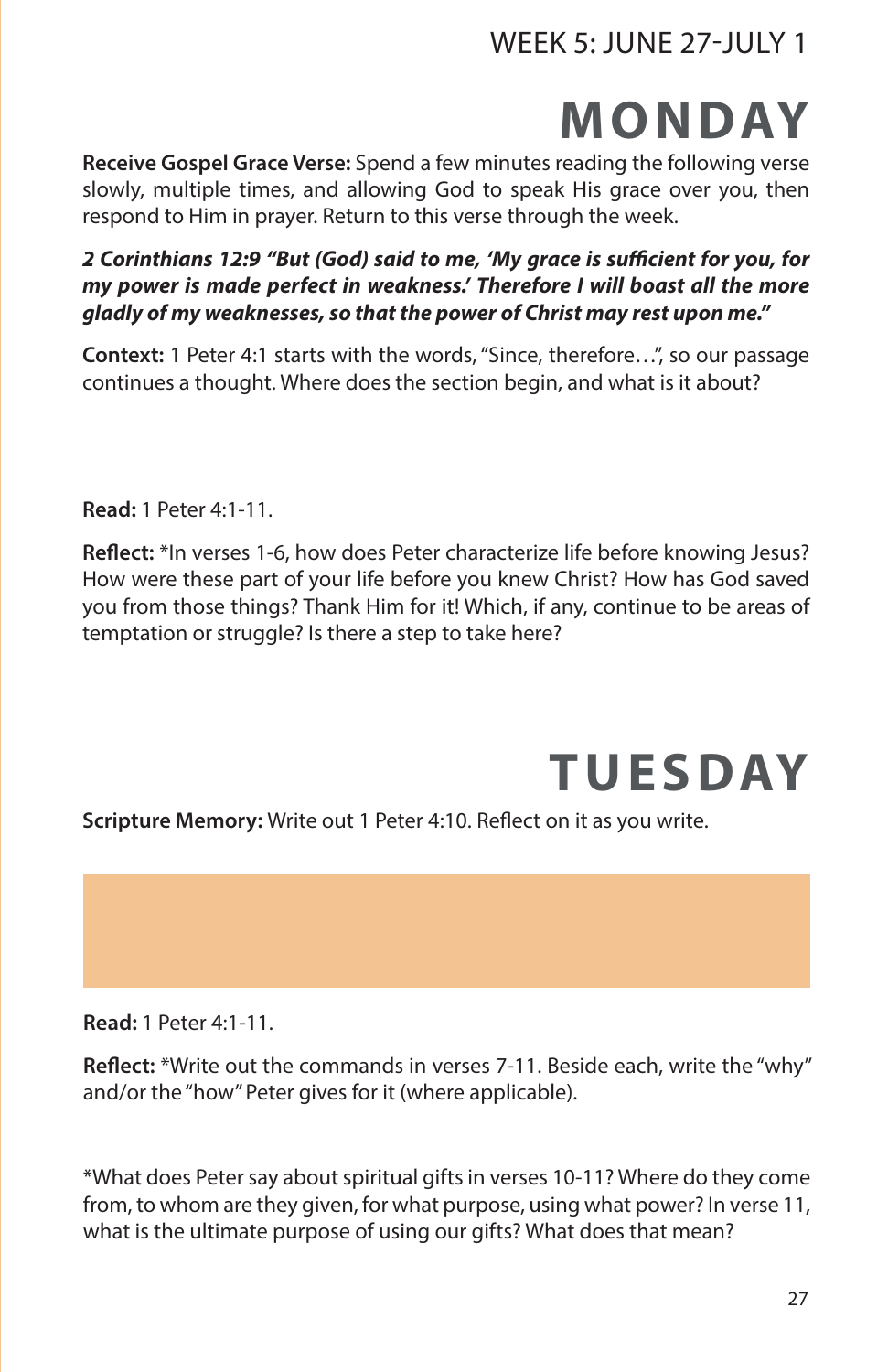#### WEEK 5: JUNE 27-JULY 1

# **WEDNESDAY**

**Scripture Memory:** Write out 1 Peter 4:10. Reflect on it as you write.

**Worship in Song:** Check the Tuesday e-mail from Hope and listen to the "Song of the Week."

**Reflect:** \*Do the "2-10-1" method of reading Scripture. Read 1 Peter 4:1-11 "2" times, summarize the passage in "10" words or less, and ask the Lord for "1" thing that He wants to communicate to you through this passage.

**Big Questions Reflection:** Return to the "Big Questions About the Church" list at the beginning of the journal and prayerfully reflect on and write down your thoughts on a couple of them.

# **THURSDAY**

**Barriers:** \*Today and tomorrow, we look back over the whole series to prayerfully reflect on the theme, "Invest in the Church." Look back through all five weeks of the journal. Then ask yourself, "What makes it hard for me to invest in the church?" Some examples might be:

- **• Weariness** "I'm so tired already! How could I possibly give more?"
- **• Insecurity** "I just don't have much to offer!"
- **• Selfishness** "Honestly, I don't want to. I don't see the benefits to me."
- **• Scarcity "**I don't have any more time or money to give!"
- **• Other –**

Share that barrier with a trusted friend. Ask them to pray with and for you, that God would help you overcome that barrier and live a life of deeper love for His people.

\*If you have more time, address more questions from the "Big Questions About the Church" at the beginning of the journal.

*Note: You can't just keep giving more and more time and money. Most of us would have to stop doing something else or using money for something else to invest more in the Church. Pray about that. Look at your calendar. Look at your budget. Lay them down before the Lord, and pray, "Lord, I belong to You, and all that I have is Yours. Is there anything you want me to let go of in order to free up time or money to give to Your Church?" He'll lead you!* 28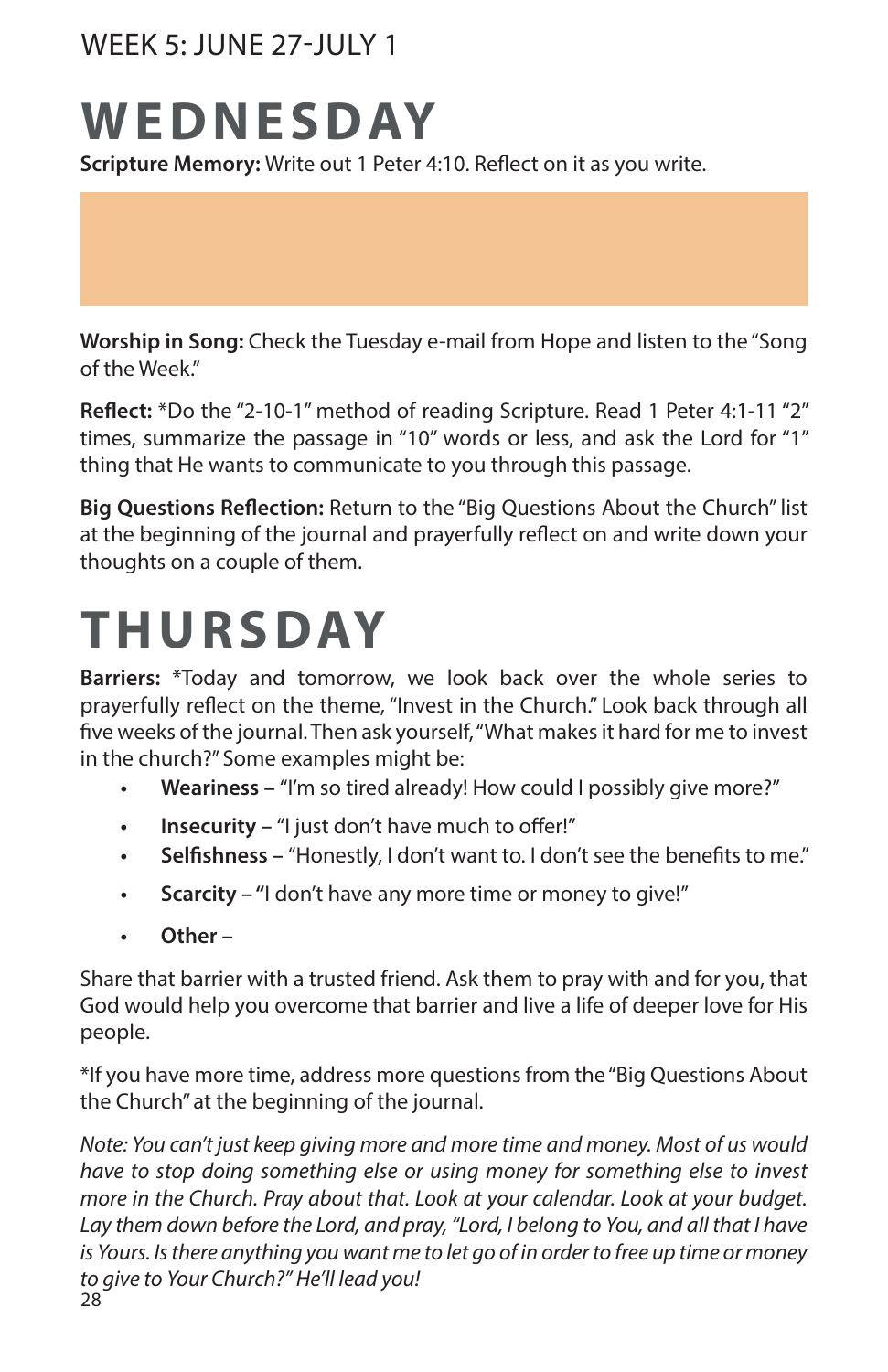#### WEEK 5: JUNE 27-JULY 1



#### *Consider gathering some people from Hope to discuss these with you in the coming week.*

**Review –** \*Look back over the last five weeks. What has God been saying to you? Write down some key thoughts and ideas.

**Question –** \*What is your biggest question right now about "Investing in the Church"?

**Next Step –** \*What is ONE next step God might have you take to invest in what God is doing at Hope? You may have already written some down over the last five weeks. New ones may come to mind. You can also see "Possible Next Steps" for further ideas. Write some ideas below and put a star by the one you sense God leading you to take. Then share it with a friend!

**Benefits –** \*What benefits will come to you as you grow to invest in the Church? What benefits might come to God's people at Hope from your investment? What benefits might come to people outside Hope?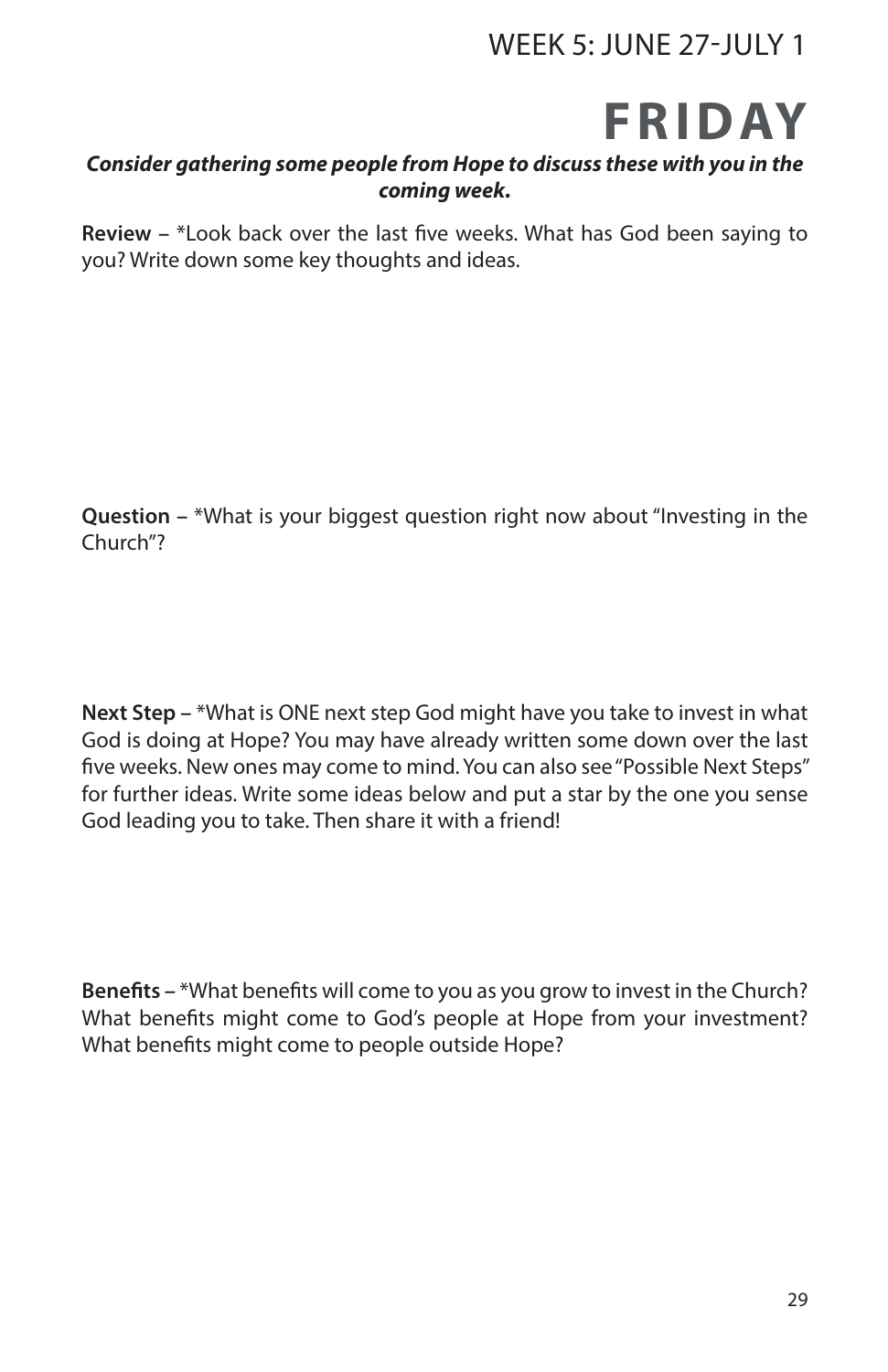#### **GROUP DISCUSSION QUESTIONS:**

We encourage you to discuss your reflections with others. Some ideas:

- We suggest using the summary questions on Thursday ("Barriers") and Friday (first three questions) as your group discussion this week, wrapping up the series.
- Refer to this week's questions that have an "\*" by them. These are suggested discussion questions.
- Refer to the opening list of "Big Questions About the Church."
- Recite the Scripture memory verse together (you can read it together this week if that helps…we recommend using the ESV version so we're all learning the same translation).

#### **POSSIBLE NEXT STEPS FOR "INVESTING IN THE CHURCH"**

- Reach out to a Hope Church staff member to ask about how you might serve.
- Go on Hope's website (www.hopemason.org/serving) and explore ways to serve.
- E-mail Pastor Gary (gangstadt@hopemason.org) about one-time serving opportunities.
- Fill out the "S.H.A.P.E." test (www.freeshapetest.com) to get a sense of some of your gifts, abilities, passions, etc. Be sure to put Pastor Bill's e-mail address (bcraig@hopemason.org) in the "Email Address of Your Church Leader" box.
- Ask God how He might have you increase your giving, inside and/or outside Hope Church.
- Visit www.hopemasoninsideout.org and prayerfully consider how God might lead you to invest in Hope Church through the InsideOut initiative.
- Read a book about the Church:
	- *• Life Together* by Dietrich Bonhoeffer
	- *• Becoming a True Spiritual Community* by Larry Crabb
- Brainstorm other steps you could take: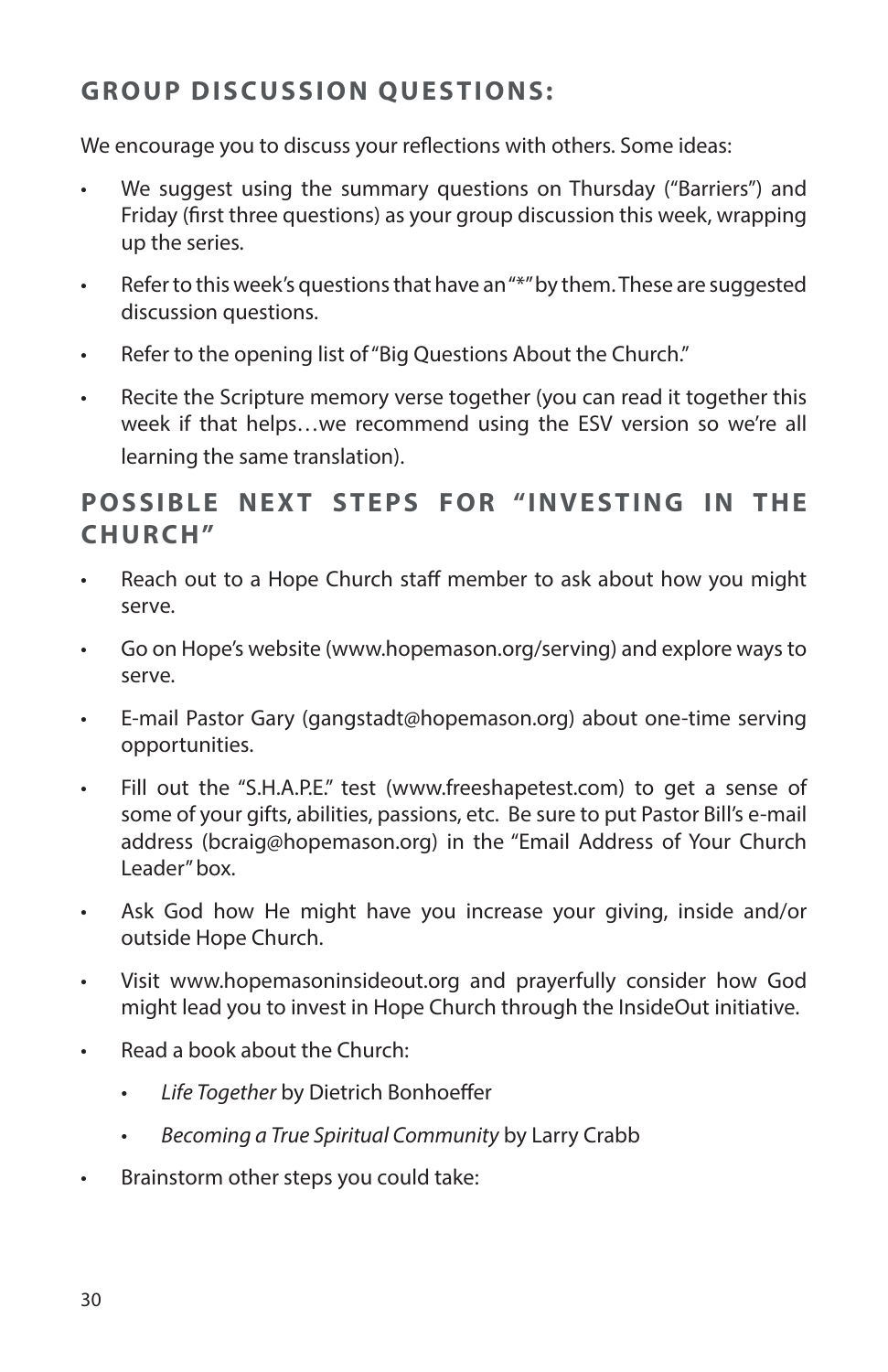### **SERMON NOTES**

*JULY 3*